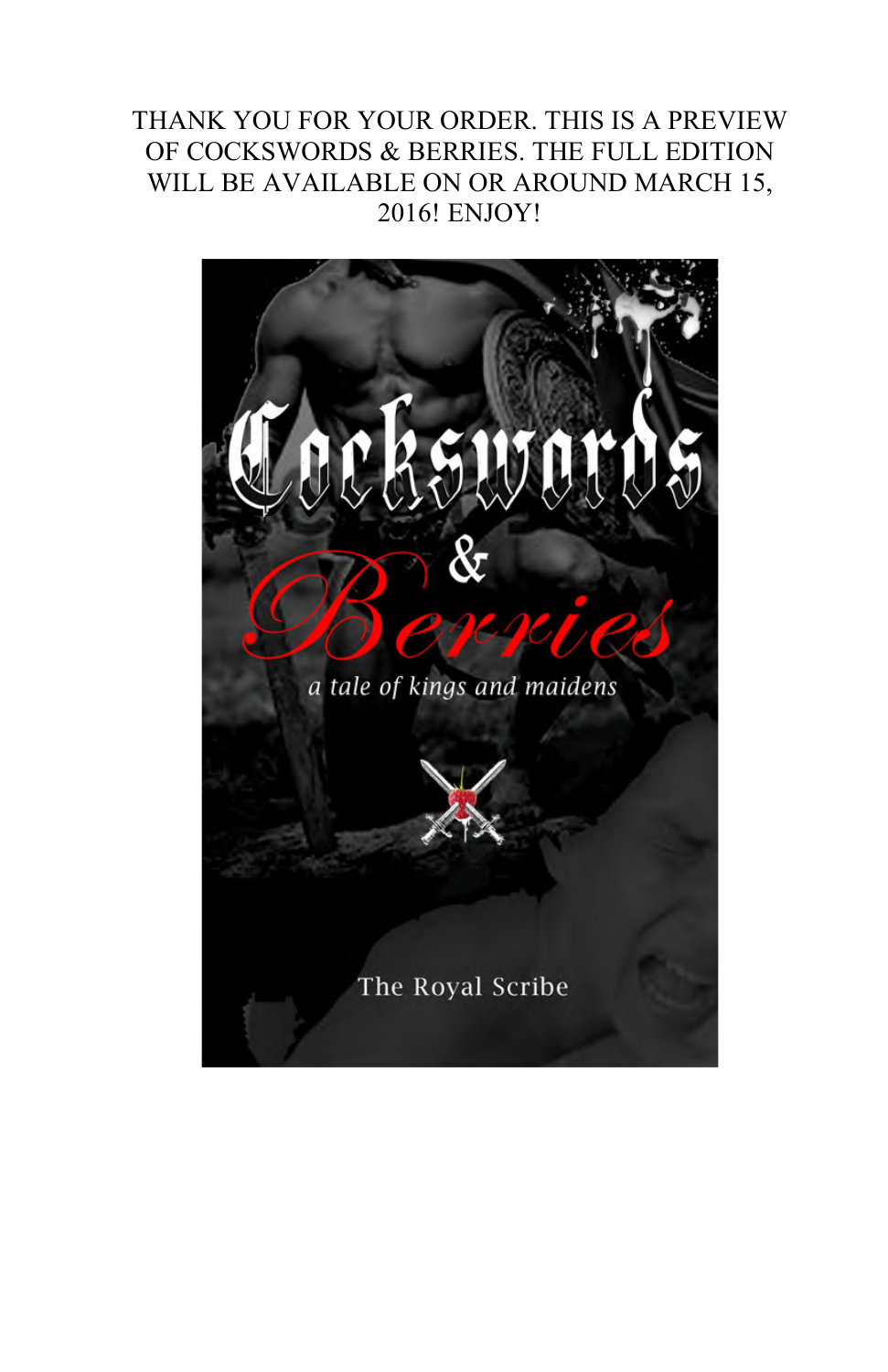*Cockswords & Berries: a tale of kings and maidens* Book 1 of the series, *Stained: Modern lust in an ancient land* © All rights hath been reserved by The Royal Scribe

The version for papyrus hath been thusly marked: ISBN-13: 978-1530031528 ISBN-10: 1530031524 Available for dispatch through the ether (Kindle & Nook)

Created for and dispatched to all realms in the sphere by The Royal Scribe 901 N Street Sacramento CA 95814 916-432-3609 royalscribe@rivasor.com

Share thine opinions and explore Rivasor realm at www.rivasor.com

Ye mayst not reproduce nor re-render this book in whole or in part, nor may ye transmit same in any form, without permission by quill or by herald from the publisher, except by a duly appointed reviewer who mayst quote passages in review.

Deliver thy queries for same to publisher@rivasor.com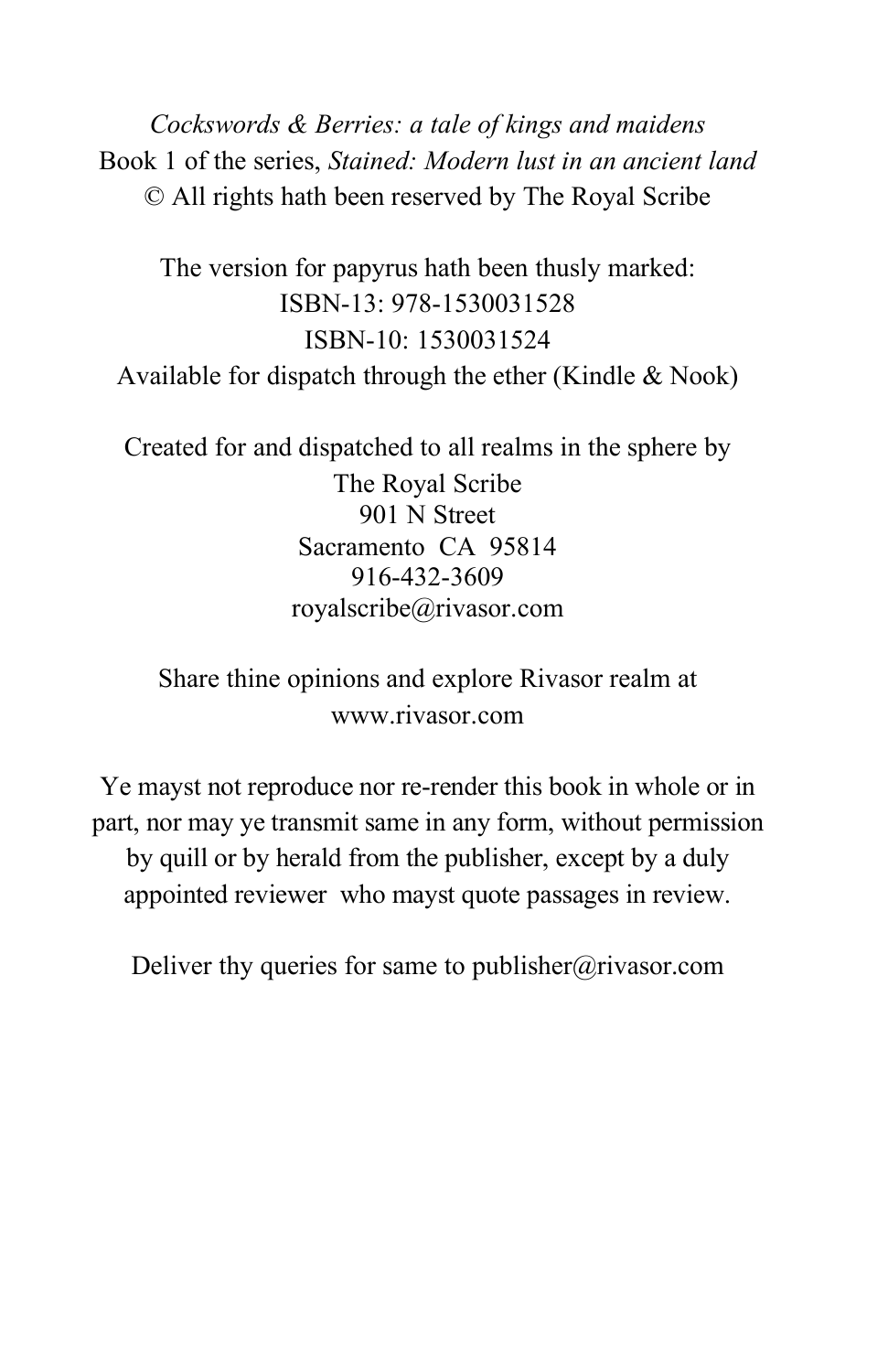## Table of Contents

Dedication 4 The Plot 5 The Place 6 The Players 6 Bedsheets and Battlefields 7 Welcome by the Royal Scribe 16 The Weight of Our Words 17 The Ways of Rivasor 27 Chapter 1: Summoned 43 Chapter 2: As Sway Compels 87 Chapter 3: New Days and New Nights 191 Chapter 4: To Fetch and to Flog 196 Chapter 5: Revenant Wayfarer Chapter 6: Long Live the King 213 Epilogue 214 Fare thee well 223 Index of Commentaries on Rivasor Society 224 Rivasor Proverbs and Common phrases 225 Want more? Coming Soon!

Key:

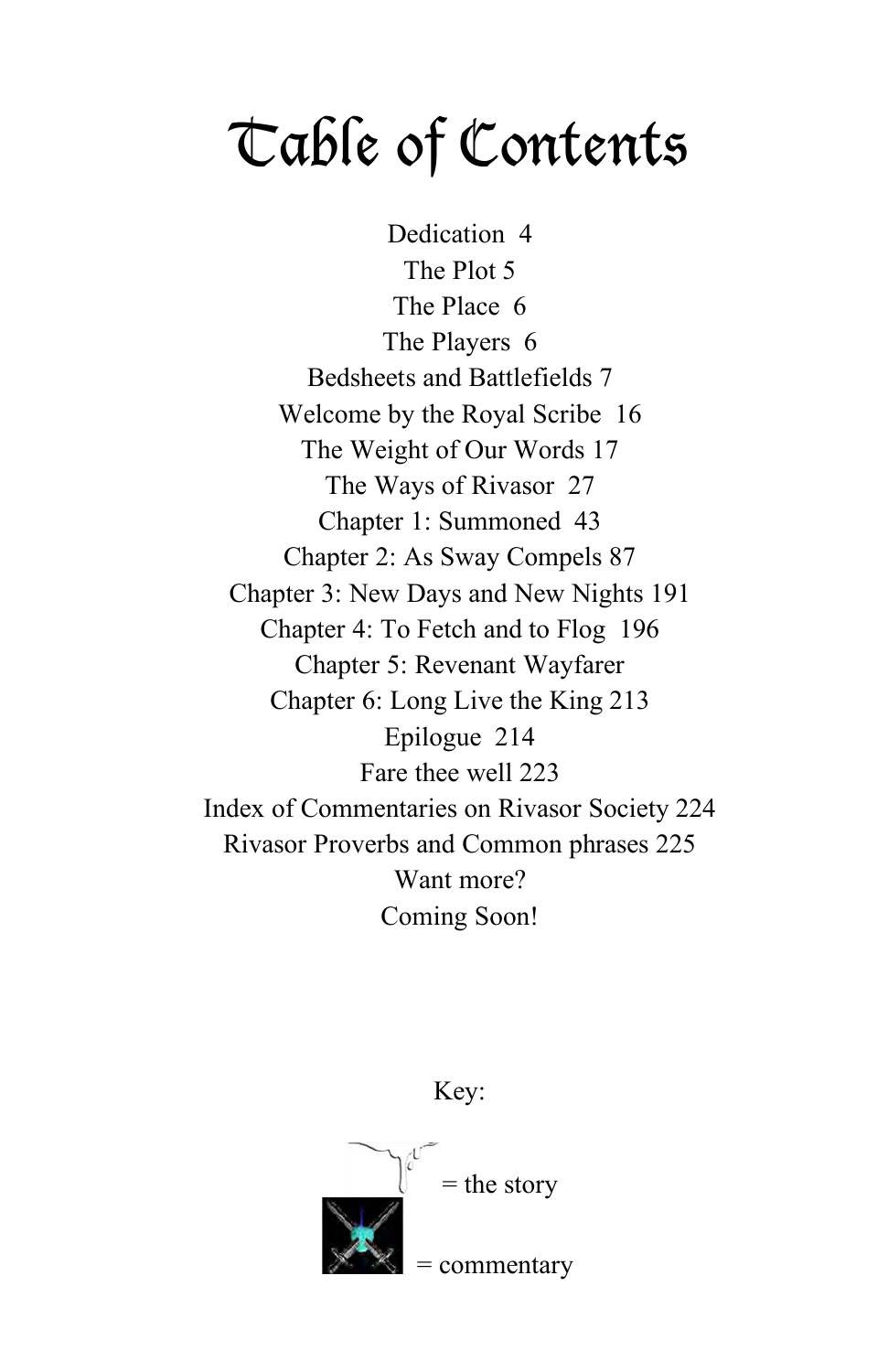Dedicated to time and enduring alchemy

 $>\lt$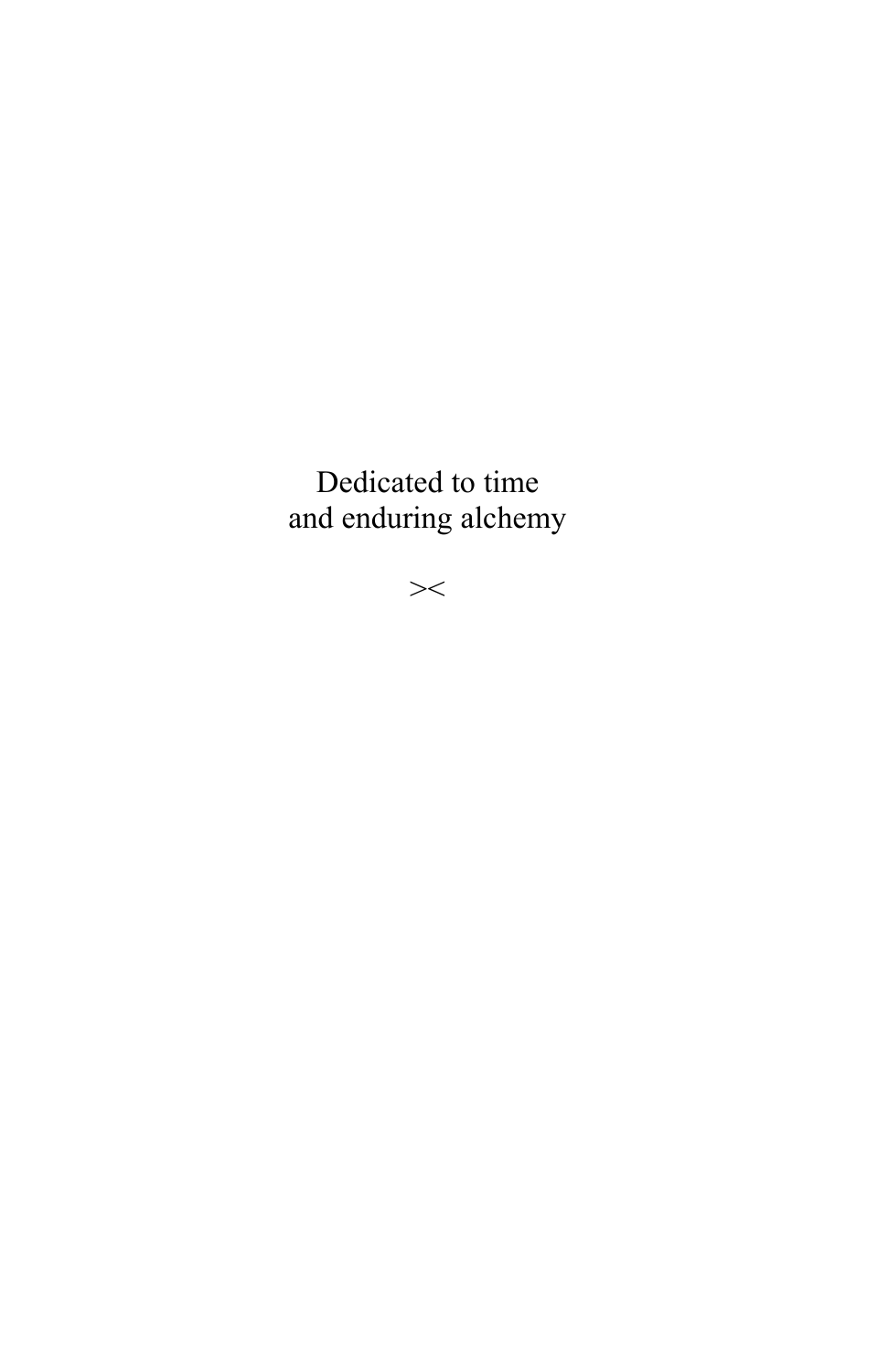# The Plot

*After a chance encounter and unlikely romantic audience with the King of Rivasor, a nubile young waif of peasant bloodline becomes the first and only bed maiden to make the virile and famously well-endowed monarch climax during bedplay. Many admire her talent. Others envy her stain. Some fear her power over the throne. Their mysterious alchemy and ill-fated romance may be the unraveling of the entire kingdom in the turmoil that doth ensue!*

**stain** –  $v$ . to ejaculate onto another's skin; *n*. the visible mark left by such contact.

When a Rivasoran man's semen makes contact with a woman's skin, it doth leave a mark—a stain—unique to the man's lineage. Elders in the community can automatically tell, therefore, who is mating with whom by virtue of the mark on the forehead of a maiden. They can, for instance, recognize the stain of the blacksmith's son (or the blacksmith, himself!) on the seamstress' daughter, and so, the stain acts much like a man's reproductive trademark or a "breeder's brand." As for the royal stain, many know what it looks like, but few people hath actually seen the monarch's mark. Therefore, to carry the King's stain, as maiden Reina now does, is cause for much whispering and finger pointing among the clusterfolk.

In Rivasor, to wear a stain is a source of pride, for to be stained is to carry the stainer's creative power upon oneself. It is also a public declaration of a man's potency and a woman's desirability. The stain appears within one to two hours and remains visible for approximately forty-eight hours.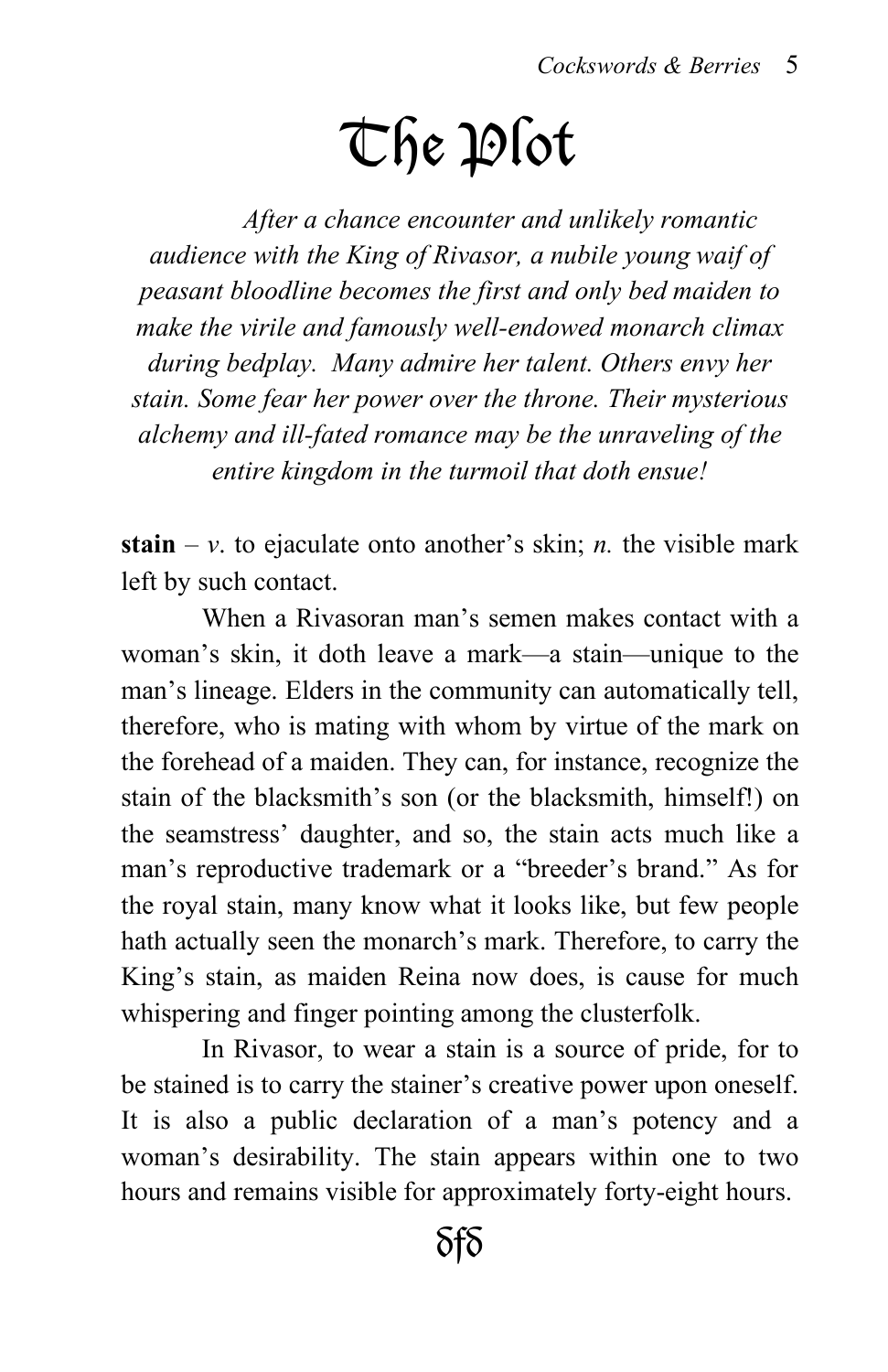## The Place

**e·ros·to·pi·a** *n* - an imaginary place where attitudes and behavioral norms concerning intercourse, desire, eroticism as well as gender wiring and roles have evolved naturally without repressive dogma, shame-based stigma, control-based laws—a place free, therefore, of dysfunction, bodily embarrassment, jealousy and gender conflict. Welcome to Rivasor!

## The Players

*(in order of appearance)*

Maiden Reina The Taller and Shorter Maidens Bronson The King Aimshur Teacher Tara Sonora Romatra The Royal Seamstress The Care Maidens The Royal Scribe The Royal Renderer Calstean That woman of Camrin Molory Denalo The Pretender King *And as well, a host of visitors from other clusters, including* The Sortu election maidens the women of Camrin, the pixies of Xisha Jorda and Gyrard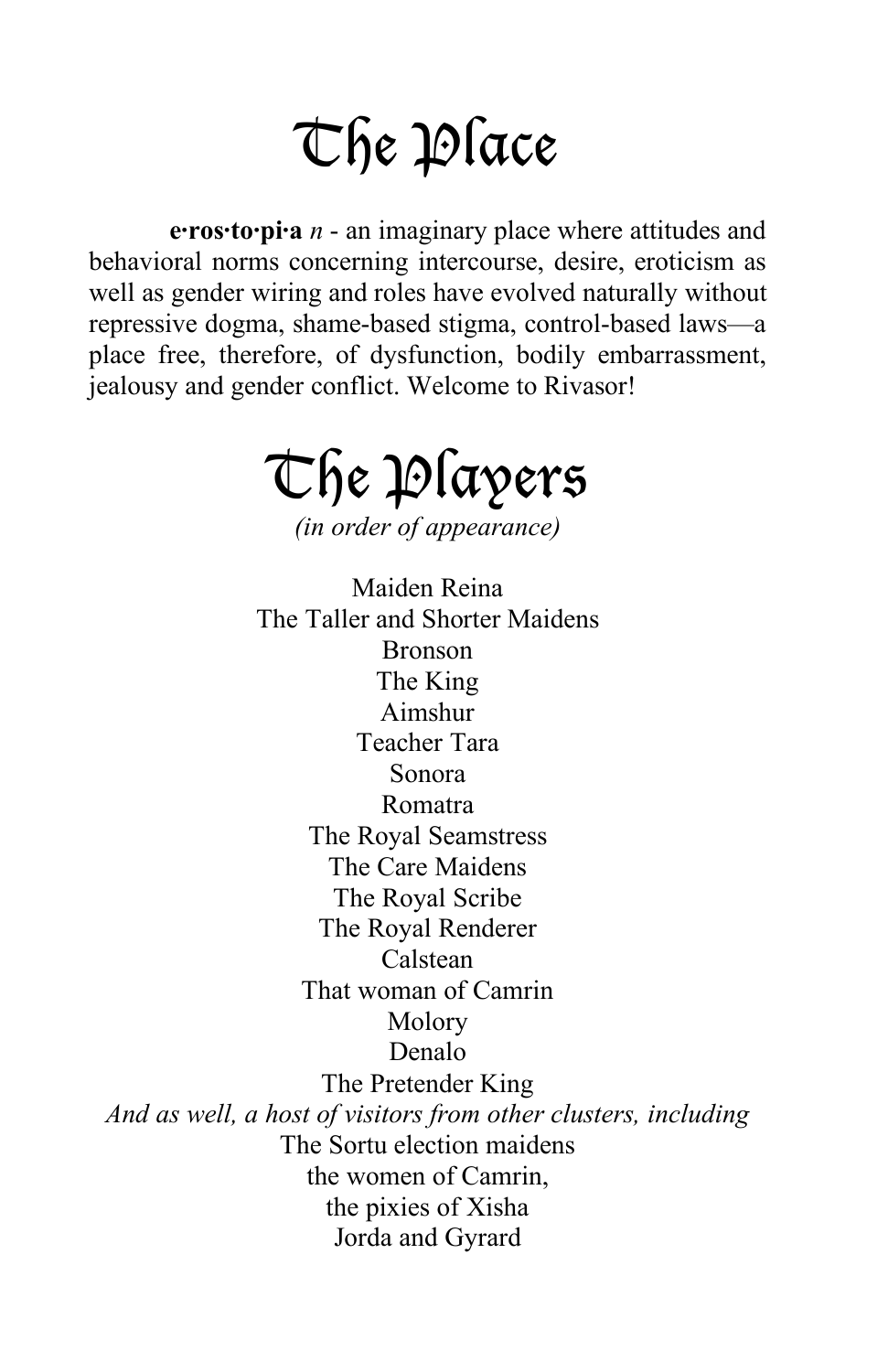# The Prologue Bedsheets and Battlefields



*The king should have the biggest cocksword*.

'Twas a simple well-reasoned conclusion maiden Reina reached one day while contemplating her good fortune at having been chosen the King's bed maiden. If ever there were a reason to make a man king, this should surely be it, she thought. It only made sense. A king should be a man among men. A king should be the strongest of men; the most virile; the bravest; the most well-endowed. How could one allow oneself to be led and ruled by a man who was *not* the manliest of men? One should not.

When a king commands his minions and maidens to do his bidding, it should be because of power. True power. Not the false, unearned power that comes by virtue of a bloodline. Not the assigned power that comes from having been appointed commander of armies. Nay, true power is not something one is born into. Nor is it something conferred upon one by decision or decree. True power is something one is born *with*. It is something intrinsic to one's being. It is something that comes from one's inherent ability to be or do a thing. To be king, a man should wield the cocksword of sensual conquest before he should be allowed to hold the scepter of the monarchy.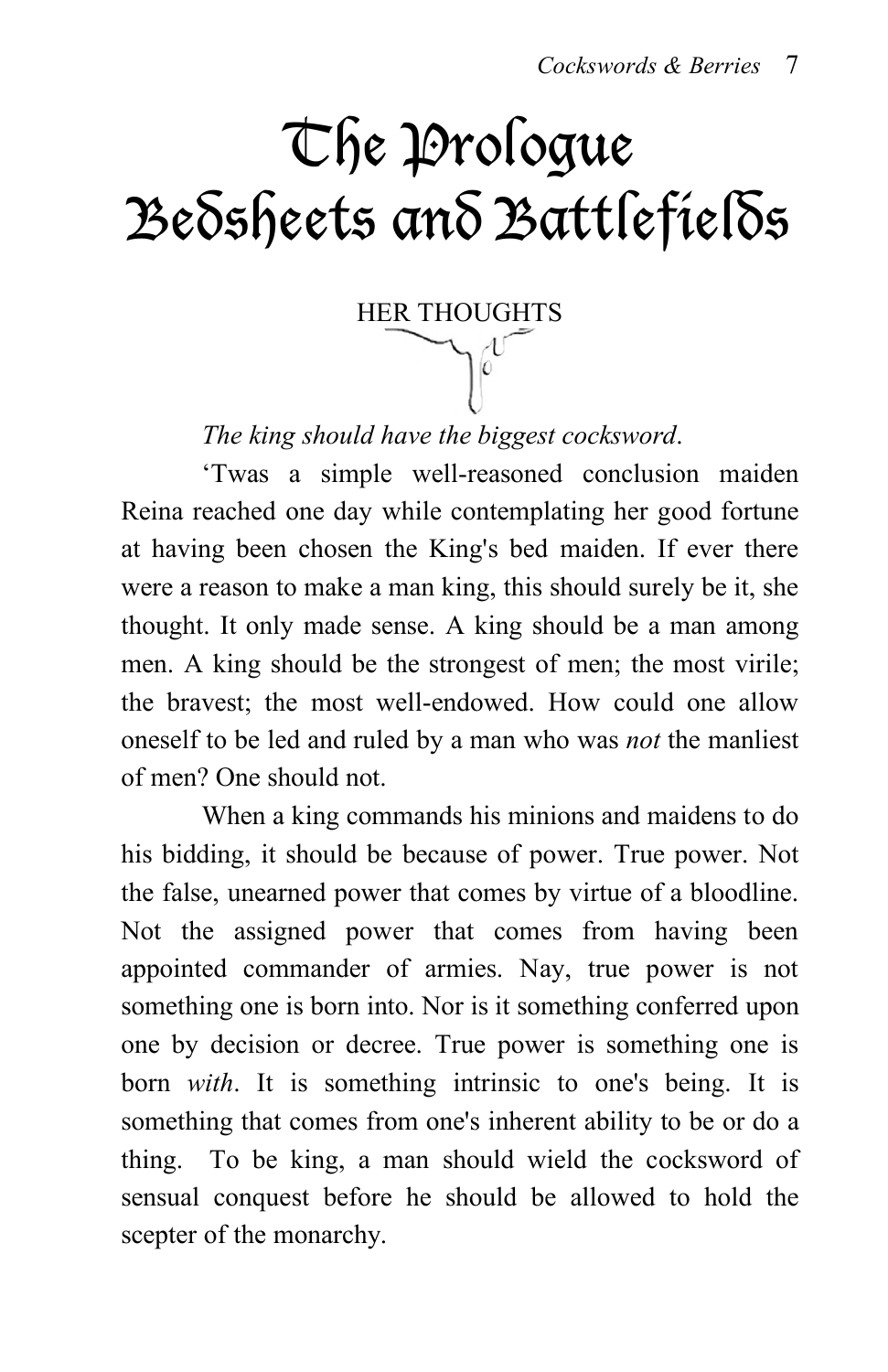Of course, there were other qualities and traits a king should exhibit, maiden Reina thought, but this should surely be one of them. It made sense. A man should not be allowed to rule a kingdom if he could not even conquer a woman.

When her gaze fell upon the King's erect pleasurer for the first time, she felt compelled to fall to her knees to worship it. She did not quite know why. 'Twas an uncontrollable response. She wanted to kiss it. She wanted to suckle it. She needed to consume it. She enjoyed the difficulty of taking it inside her small mouth as it stretched her jaw beyond ladylike propriety. Feeling herself opening her mouth so wide to be entered and probed by the King's massive trunk made her feel wanton and lustful, yet vulnerable and weak, and she loved it. She wanted, nay, needed to feel its swell and shrink within her mouth. She had no doubts as to the realness of her King's power when she surrendered her mouth thusly to him. Yet that was the mere beginning of his multiple conquests of her body on that first night in the King's bed, and she yearned for its repeat. Yes, such were the nature of maiden Reina's thoughts on this day.

As she tended to her duties that afternoon in the kitchen, preparing the evening meal for her employer's household, she realized she would need to cast such thoughts from mind for the moment if she hoped to complete the preparation in a timely manner. She had been holding and staring at the same cucumber for the past ten minutes.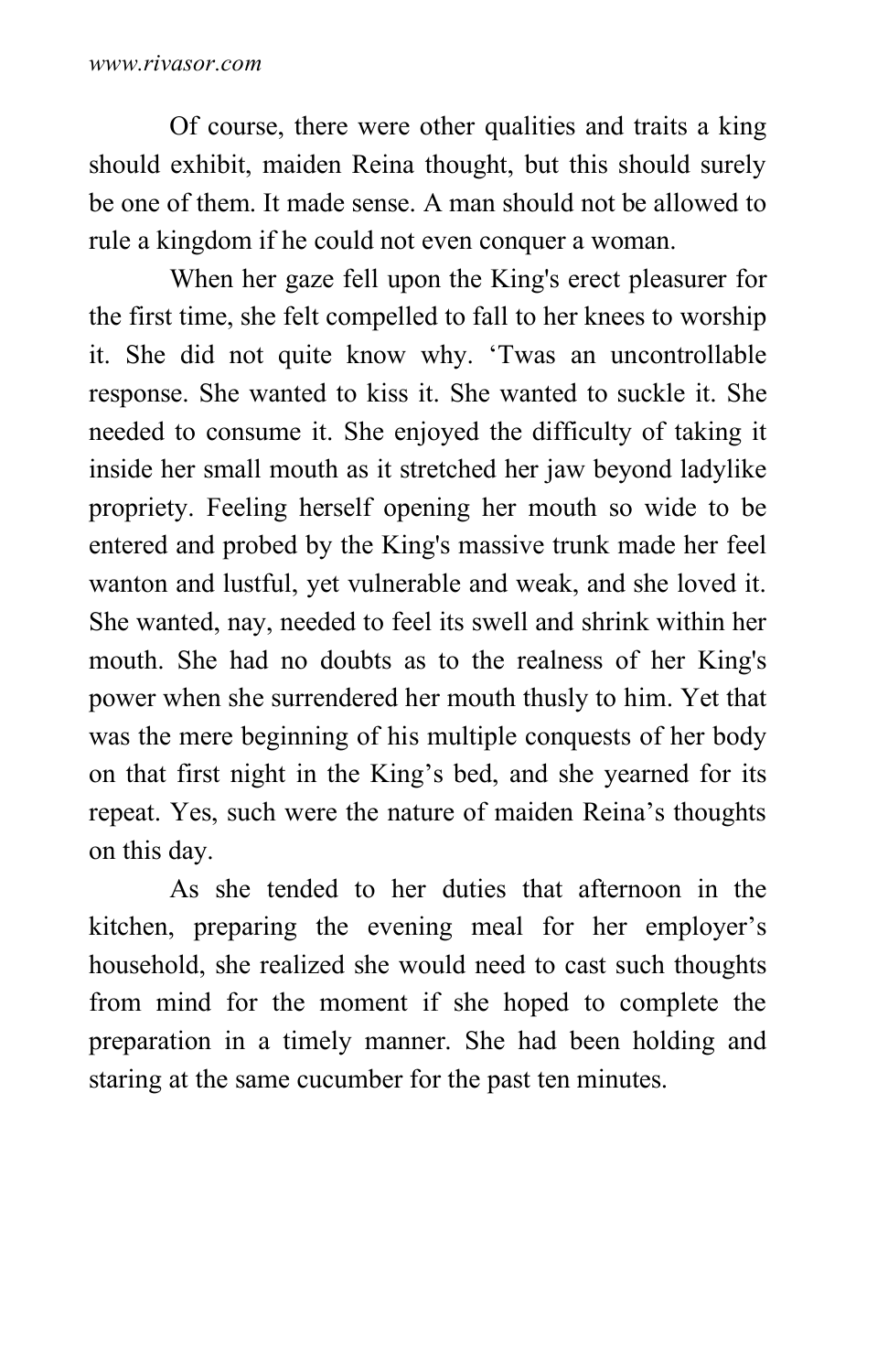

*Maiden Reina of Rivasor,*



*By decree of the King, thou art hereby summoned to the King's chambers two days hence at first moment of last rays of sun.*

*Of all the bed maidens at the King's beckon, thou art being summoned because of thy displayed ability to extract his majesty's voluminous and copious kreem--a talent rare throughout the kingdom and befitting of acknowledgement far and wide.*

*Four care maidens shall attend thee on that selfsame morning to assist thee in preparing thy body for thy audience with the King.*

*Thou art instructed to appear at the King's bedside adorned and fragranced in the manner he has informed the seamstress and maidens is his preference for this night, and to present thyself for his taking and to be used for his pleasure.*

*The King has also decreed that the royal scribe and royal renderer be present at this copulation so they may preserve the event in word and image. The royal crier shall ring the village bell at the moment of thy next success in spewing the water of the King's loins, so that all shall be aware that their King has been duly pleasured. Hear ye. Hear ye.* 

*The ROYAL SCRIBE*

Thus read the King's letter to maiden Reina.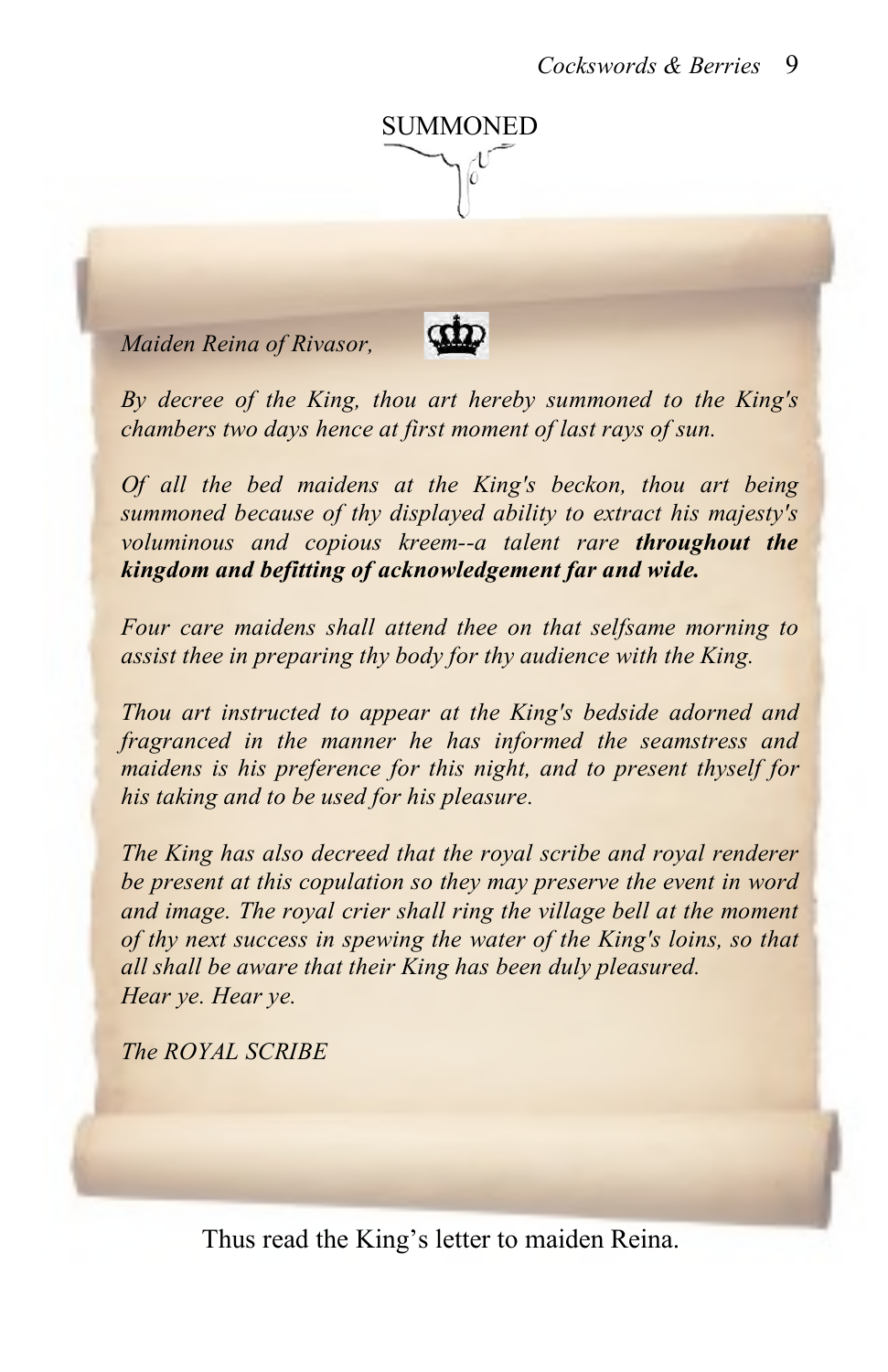

Your Royal Majesty,

I hath been and forever shall be thine to do with as thou pleaseth. As is thy right as King, thou may take any pleasure thou desireth from me.

My being is devoted to thy pleasure and a even two days doth seem a distant horizon until this poor waif may offer herself for thy complete and utter consumption.

I surrender myself to thy every desire and beg your majesty to take pity on my now wanton soul and hasten our meeting so that I may be opened and devoured by thy mighty loins.

The thought of thy majesty's hot and powerful kreem staining me is all that sustains me as I await, trembling, to feel my master's muscular form, and voracious hunger upon me. I am, insatiably, thy servant,

Maiden Reina

Thus read maiden Reina's reply to the King.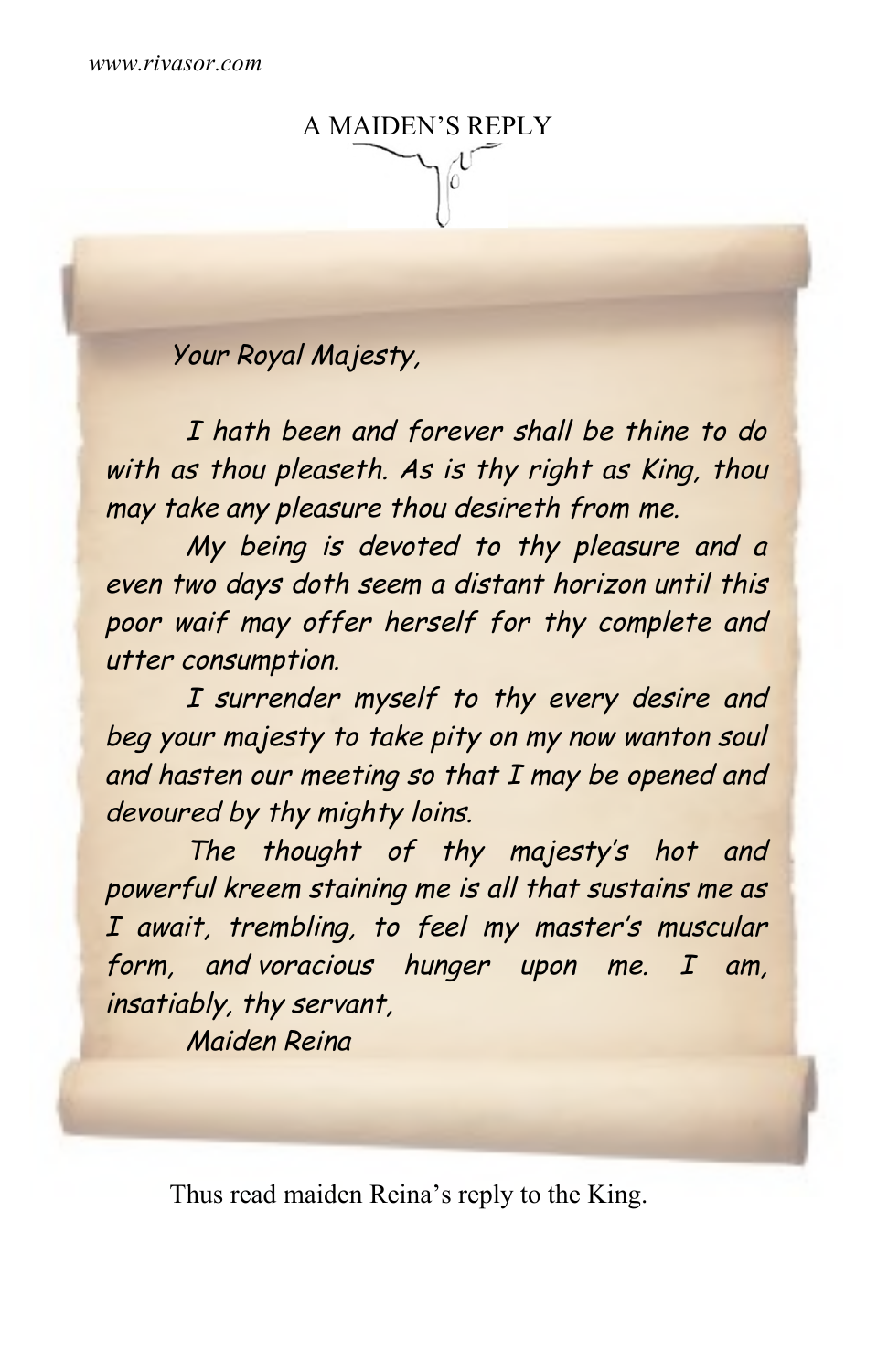'Twas an unusual letter and she knew it; unusual not simply because she was a maiden writing to a king, but because no bed maiden had ever been stained by a king—not in recent memory. She had become the King's *water wench*.

'The king's water wench.' The term itself was a contradiction. Kings did not fire, so there could be no staining and no drinking of his kreem and thus no such thing as a 'king's water wench.' Such a concept simply did not exist.

She thought about how she first met the King. It had been a chance encounter. Something about her visage, it seems, had caught his attention as he and his right arm passed through the cobbles. It might have been the purse of her lips. It might have been the form of her delicate bare feet. In one of life's eternal mysteries, no one can predict or prophess what unique mix of face or form shall fetch a man's gaze or stir his loins. Whether it be of king or of commoner, women raise horse in any sum of ways.



"Maiden Reina! Maiden Reina!" the two young maidens whispered aloud and in unison as they approached her excitedly in the courtyard.

Maiden Reina was busily hanging clothes and sheets to dry on the line, and turned to face them as she dried her hands in her apron.

"Thou must swear on thy life thou wilt tell no one of this," the taller of the maidens began, "for they would surely flog us or have our heads should it be known we told thee."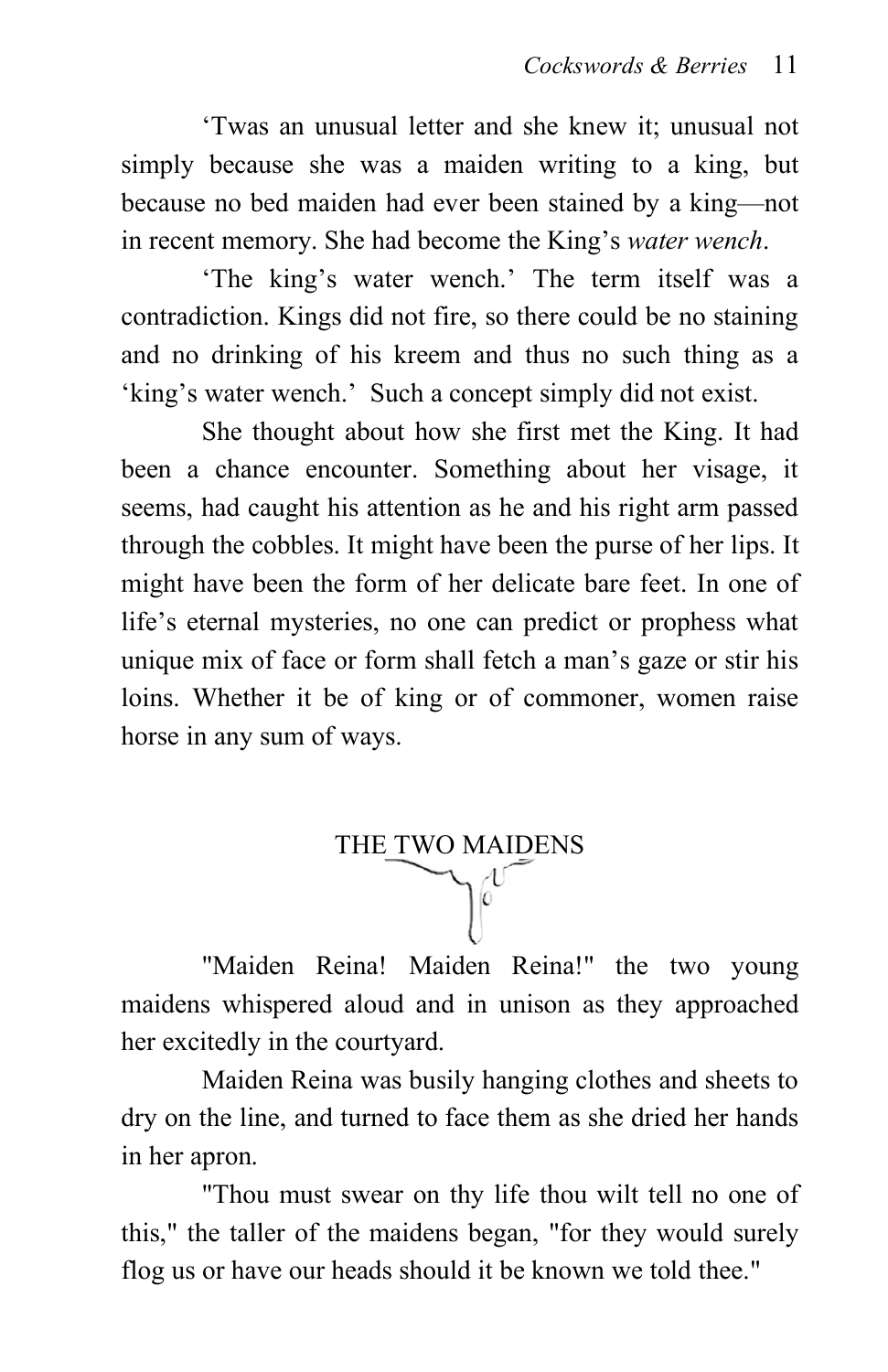"What is this about?" maiden Reina asked curiously.

"Thou doth not know us, maiden Reina, but we, well *all* in the castle doth know thee!" said the shorter maiden.

Maiden Reina blushed.

"We art the royal bathers for the King—," the taller one continued. "And, we…" her voice dropping to a barely audible whisper, as she glanced around furtively to make sure no one could hear. "…we art the bathers of the royal cocksword."

"Yes, the two of us!" the shorter almost shouted proudly with a demure giggle.

"Keep thy voice down," the taller one scolded. The shorter cast her eyes down.

"Well, yesterday, we were bathing the King---," the taller continued.

"--and his royal cocksword," added the shorter.

"Yes, we were bathing His Majesty when thy letter arrived," said the taller.

"The royal messenger brought it," the shorter added, feeling this was a necessary detail.

Maiden Reina was getting a bit impatient.

"As he read thy missive, his huge--"

"--very huge," the shorter chimed in, nodding as she did, "...and thick!"

"Yes, his huge and thick and long..."

"Yes?? Go on!" maiden Reina intoned in exasperation, realizing the young maidens were being distracted by their own minds' renderings.

"Oh, um, yes. Well, as he read thy letter, our King's massive pleasurer became so huge and so hard..."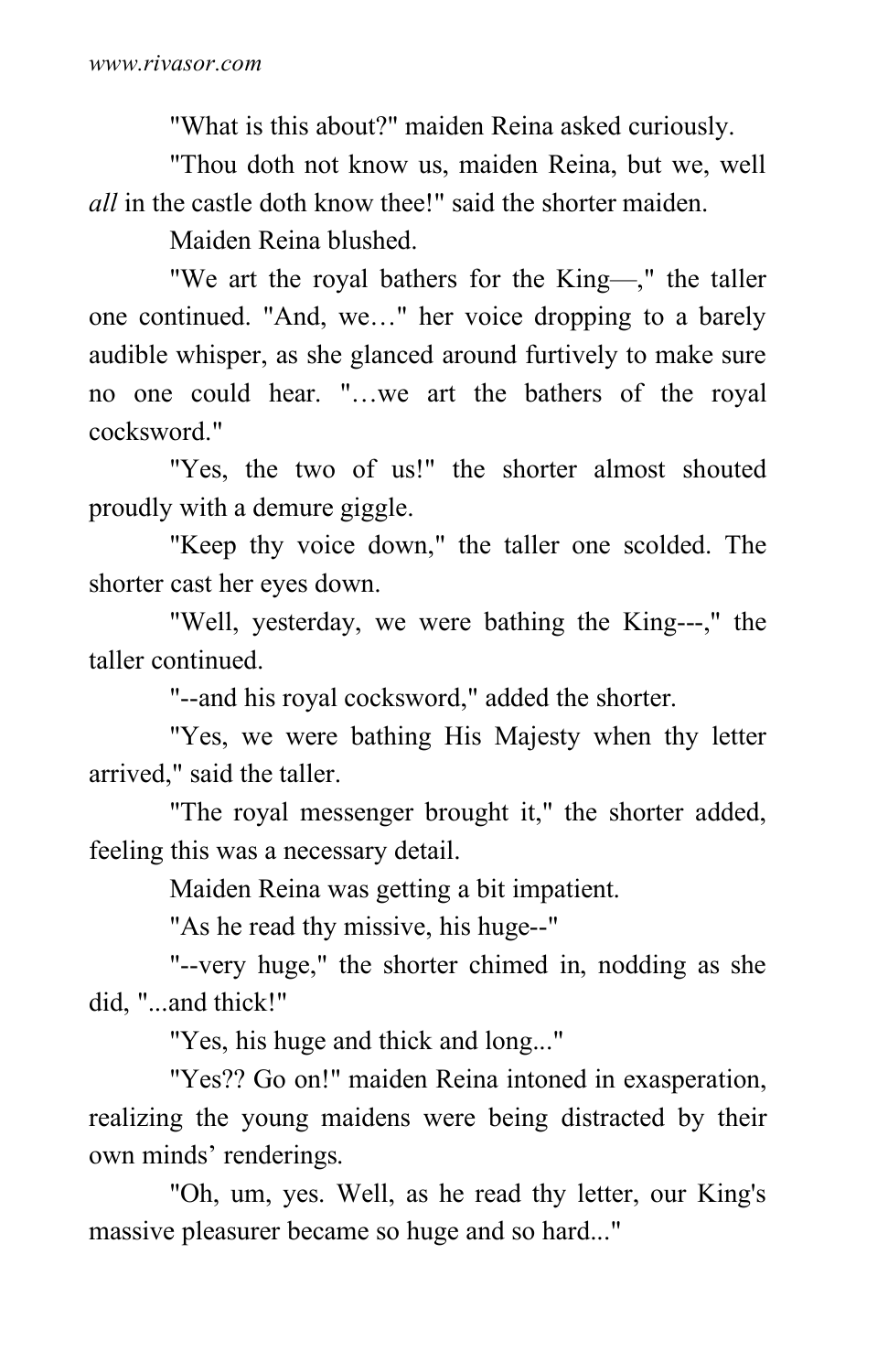"We'd *never* seen it like that before!" the shorter added.

"Never," added the taller with eyes wide, shaking her head in earnest disbelief.

"And we wash it every day, thou knowest," the shorter added in a serious tone to convey the importance of her daily duties.

"It pointed straight up and, with the water and soap falling from it, resembled a glistening sword ready for battle," the taller said, her head tilted slightly to the right.

"It haunted my dreams last night," the shorter whispered wistfully to herself, unaware she was speaking aloud. The taller one gave her a nudge with her elbow, and the young maiden bowed her head in embarrassment.

"Clearly thou art his favorite, maiden Reina," the taller said encouragingly as she touched maiden Reina's arm.

"Would that it be me in his bed overmorrow instead of thee," the shorter blurted out innocently.

The taller gave her a stern look, and the shorter looked at the floor.

"My apologies, maiden Reina," the shorter whispered.

"That is alright, sisters," maiden Reina comforted. I give no name and no judgment. I know how ye feel."

"Well, we shall not tarry! We must return to the castle before they miss us," the taller one began. "We are all so happy--"

"--and jealous--" added the shorter.

"--of thee!" the two said in unison, as they bounded out of the courtyard and into the noonday sun, giggling and whispering to each other as they disappeared...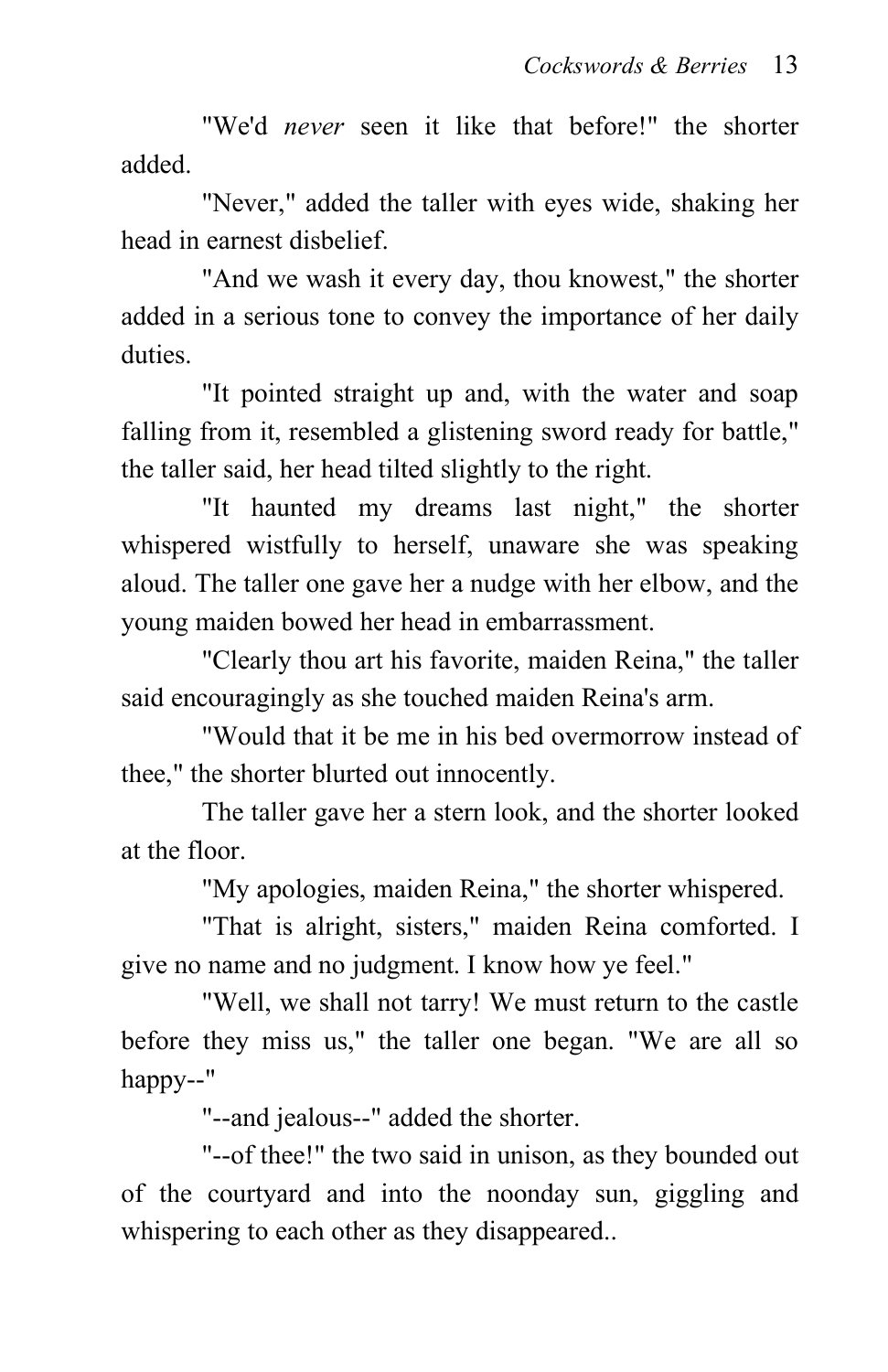Yes, in a few days, maiden Reina would once again be in the King's bed.

Maiden Reina enjoyed being the object of a man's lust. Though a maiden would never speak of such things, she had had a few trysts with soldiers in the royal army. She enjoyed knowing that her loins could elicit a man's desire. She relished the fact that the thought and sight of her naked body could make a man's pleasurer rise and drip with anticipation.

This, however, was no ordinary man. This was a king. This was *the* King. This was *her* King. And, she would be in his bed in two days. She was to be the King's plaything, his bed maiden--he chose her--and the thought of it moistened her loins constantly throughout the days and nights even as she tried her best to distract her thoughts to other matters more befitting a maiden of her common status.

But she could not get the thoughts from her mind. Everyone knew that this king did not lust as other men did. As the palace maidens had just told her, since the day of his victory in the contest for king, the royal bathers and washers had rarely seen the royal cocksword erect even though they caressed and cleaned it daily. They had heard stories from the few who had been lucky enough to experience the strength of his size and thrusts of his desire in their roles as bed maiden to the king, but those stories were few and far between.

Yes, he was a bit different from other men who had held the throne. It made her wonder if, perhaps, his cocksword hoisted high during battle. She wondered if the bloodlust of the battlefield was in any way similar to the lust of entwinement, and that if, perhaps, *his* lust was reserved for conquests of a different kind—the kind that a king and protector accomplished for the benefit and freedom of his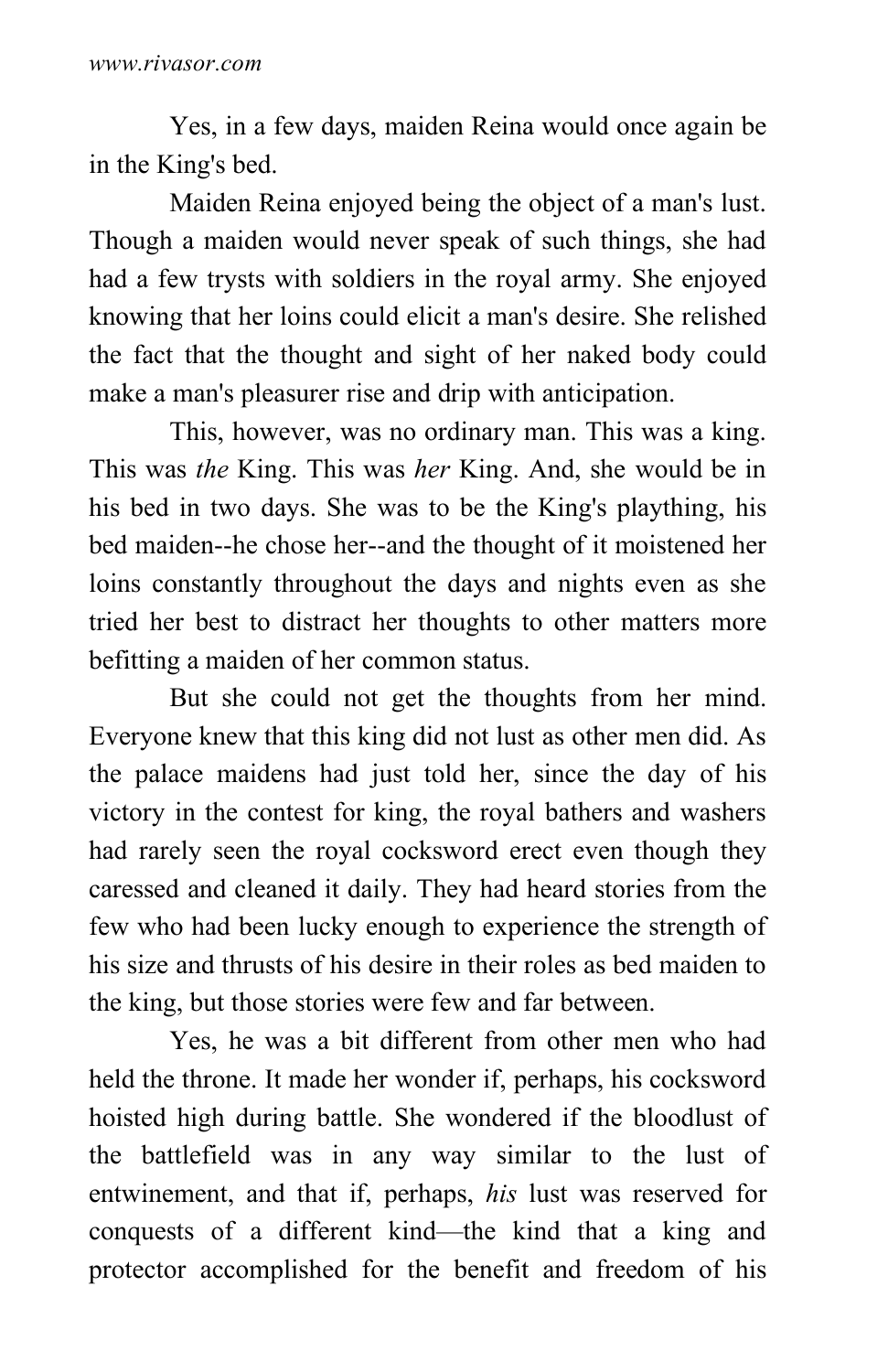cluster and his subjects. She wondered often about the King. She wondered about many parts of the King, in fact.

She thought about her scheduled copulation with him and pictured herself in his embrace, and thought about the parts of his body that caused her wetness.

She thought about his hands. In her dreams, those hands that wielded a mighty steel sword and gripped it with the strength necessary to kill men during the fray were gripping her breasts and molding them at his will.

The arms that slew savage and powerful men in battle were lifting her up and down effortlessly on his huge cocksword.

The strong torso and waist that undulated with power as he mounted his steed and galloped into battle was now hers to mount and ride. The King was *her* stallion, she mused.

The chest that housed the heart of a human lion and warrior, was heaving with his lust for her, as his weight crushed her into the softness of his bedsheets.

Yes, these were images a maiden could not easily wrest from her thoughts try as she might.

However, there were other thoughts that haunted her. she knew not whether she could continue to sate the king. She of short trek upon the sphere; she of little bedplay, **against all wind and way of normal thought, had made the king fire, and now her world had turned upside down. She could not believe fortune had so blessed her. Or had it been a curse?**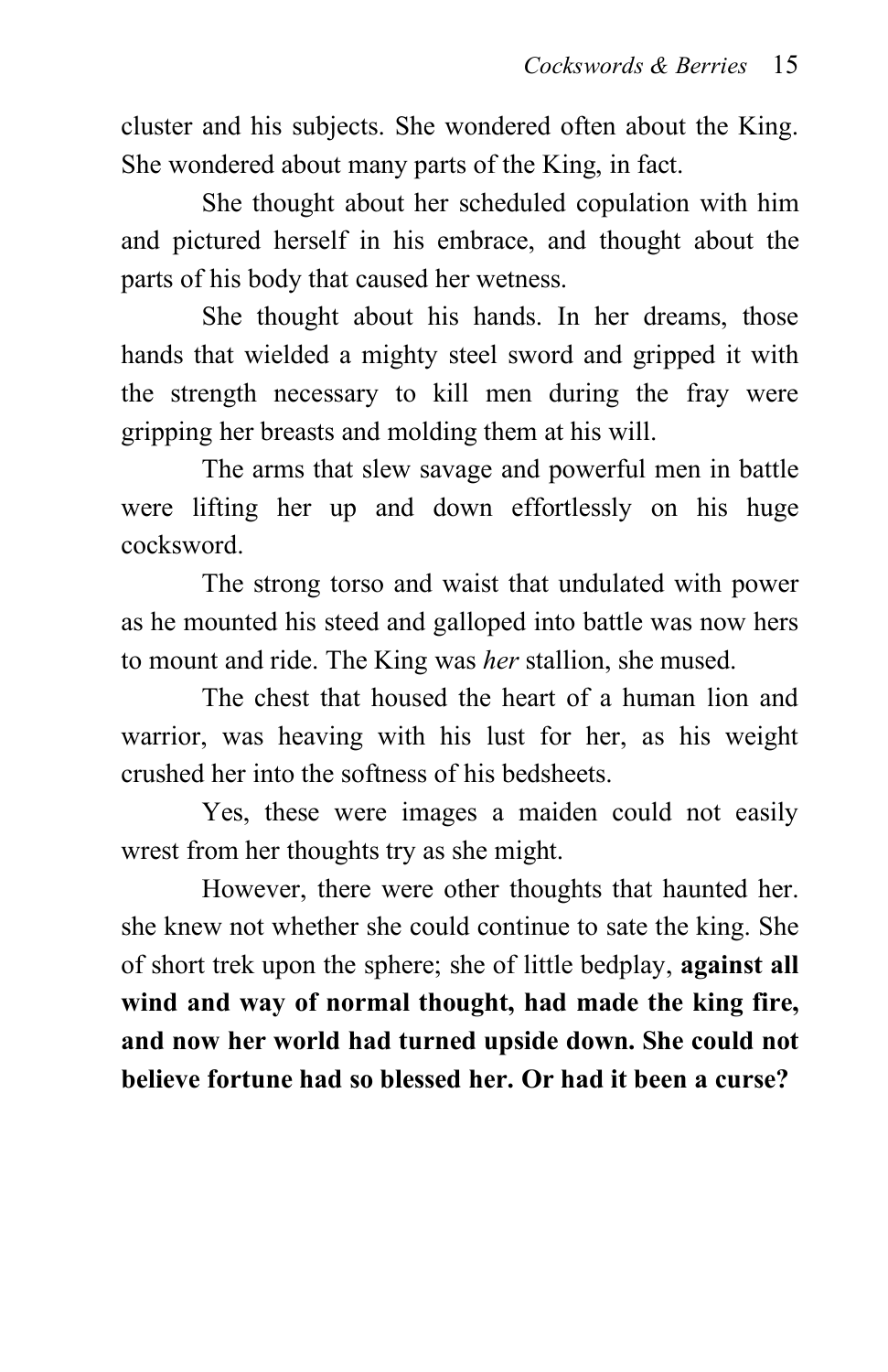In any event, she had been summoned. She had been summoned by the King. This was the king who had kept her and everyone in the cluster free from slavery at the hands of invaders. But soon, maiden Reina would be his slave; a slave of a different sort, and she welcomed the impending surrender, capture and conquest with an unrelenting and dripping desire.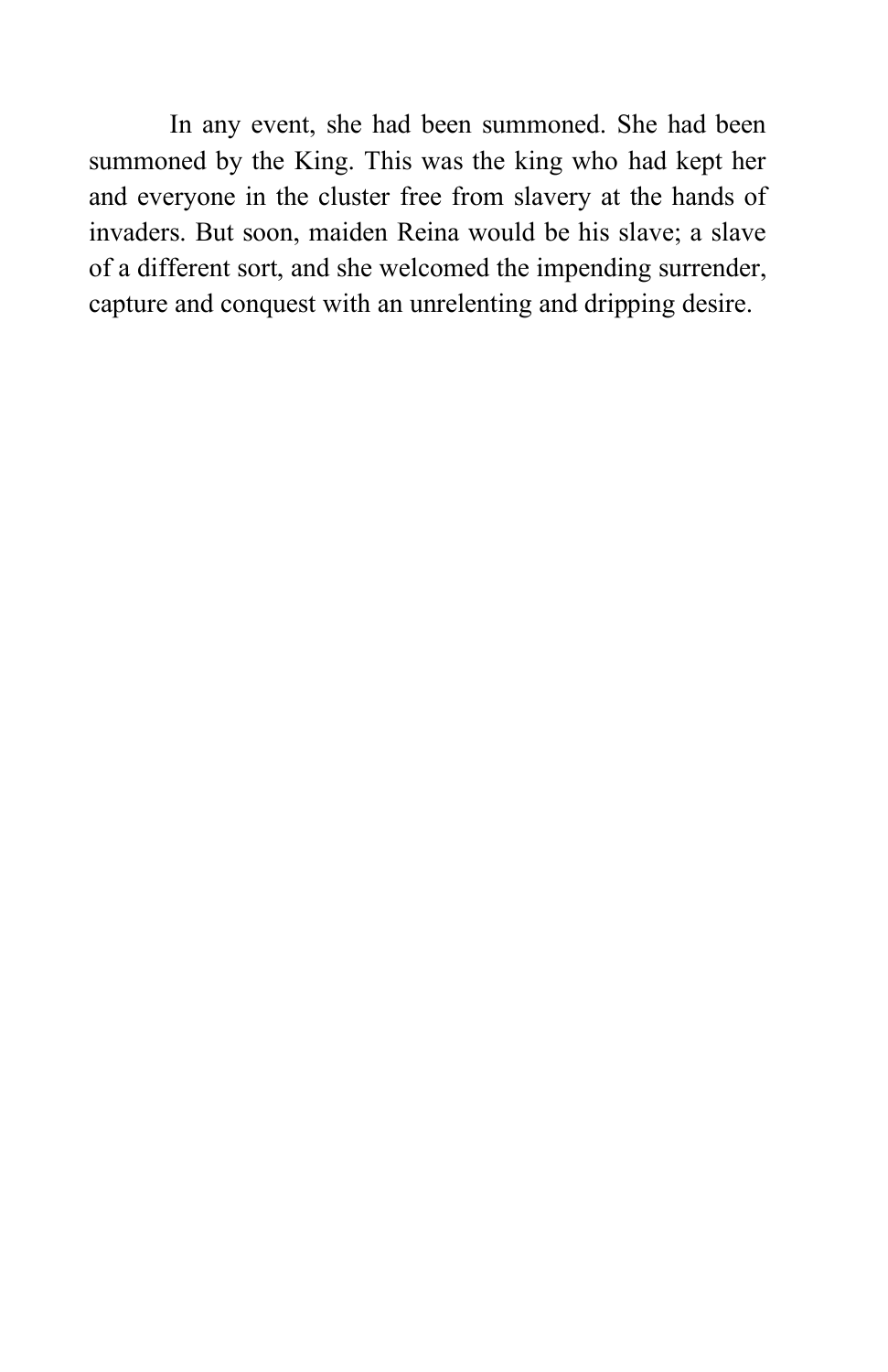

Welcome to Rivasor. I am the Royal Scribe of the King's court. I shall be thy guide during thy visit to this special land whilst I share the tale of maiden Reina of Rivasor, her unique audience with the King, and the troubles and turmoil that audience begat.

If thou art new to this curve and sphere, then much of what thou shalt see and hear may seem **strange** to thee. Let me offer calm to thy thoughtplay. I am first breath of Rivasor. I have lived many faces, taken many steps and know how the winds blow and how words flow in many lands, including yours. I know the way and weight of thy words. Allow me, therefore, to teach thee the weight of *our*s.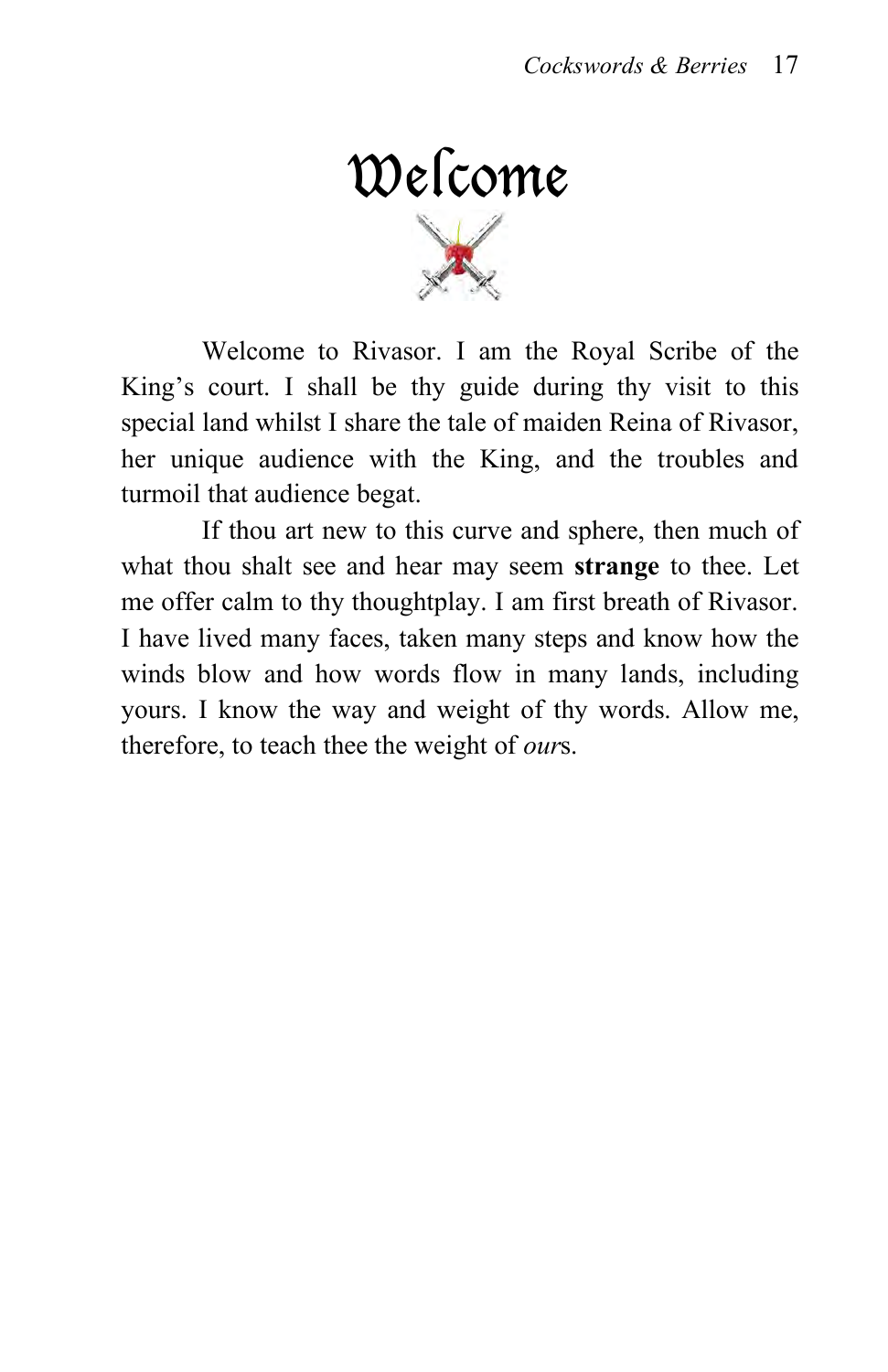## The Weight of our Words



#### **Origins**

To understand Rivasor, it is first necessary to understand what sets us apart from the folk of other curves and spheres. As a result of the efforts, teachings and example set for us by a king and queen of far-seeing eyes of a thousand seasons past, we have developed as a people defined by the natural ways of our men and women.

We exist free of the shackles of mind that bind and pit man against woman in other curves and spheres. Here in Rivasor, we labor under no clouds that **taint** our view as to what defines us as man or maiden. We know that what we do to earn our survival doth not define us. We know that neither lineage nor lucre maketh nor measureth the man or woman. We know that by nature's simple **design** and decree, there is no other way for a man to experience manliness than when his power is directed to the plumbing of a woman's berry, and that there is no more natural way for a woman to feel her womanliness than when she has a girthful cocksword betwixt lips or loins. Thy world may consider this vulgar, but we in Rivasor consider it the most natural and obvious of truths.

The following is a short Rivasor proverb. It is the conclusion to brabbles and brawls—about the ways of men and women—that we no longer have in our society:

> *Not through weapon or tool nor through washpan or thule No, thy step in the dance comes through dainty and lance*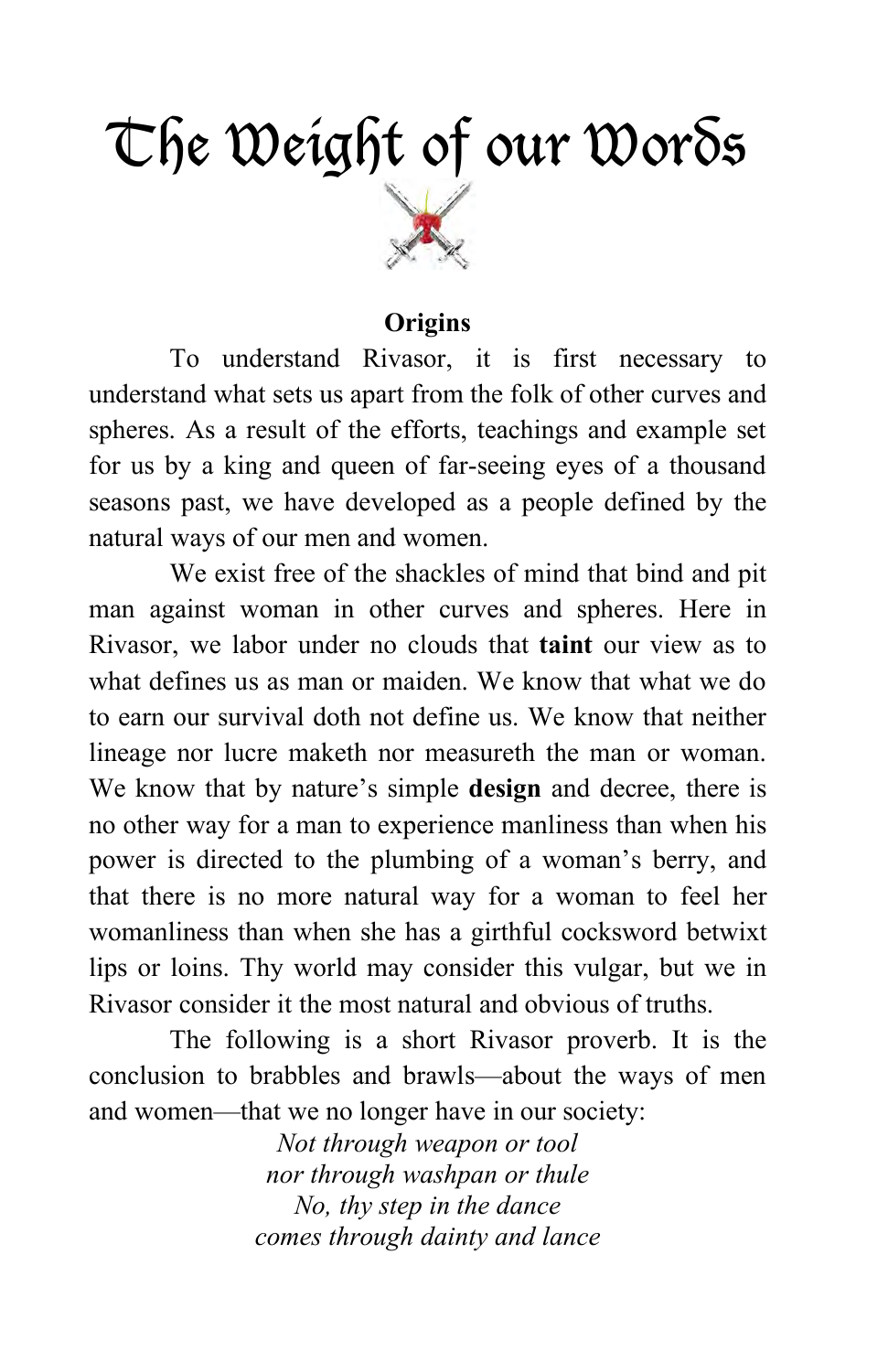Rivasor is an agrarian society (**agrarian**: *adj*. of or relating to cultivated land or the cultivation of land), Consequently, many of our language's most common references when discussing the ways of men with women have to do with soil, planting/harvesting, fruits, food and animals. Some, to a lesser degree, have to do with battle, for Rivasorans are, first and foremost, a peaceful people.

#### *Glossary*

*(Definitions and etymology of Rivasoran colloquialisms)*

**alchemy** – *n*. mating chemistry

**bead** – *n*. a woman's clitoris

**berry** – *n*. vagina; used in casual conversation; connotes the appetizing taste, juiciness and enticing femininity of the possessor of said berry

**bubble and bardle** – *colloq*. the spittle and unintelligible cooing sounds a baby produces. In the context of bedplay, it describes the state of incoherency and lack of motor control a woman typically reaches after hours of continuous and vigorous plowing by a huge cocksword wielded a man who knows how to use it; usage: *"By the time he finished me, I was bubble and bardle."*

**bunch** - *n*. one's bottom (fem.); *related*: **bunch-hole** *n.* – anus

**cocksword** –  $n$ . penis; used when intended to impart a sense of strength and nobility to the individual in possession of said cocksword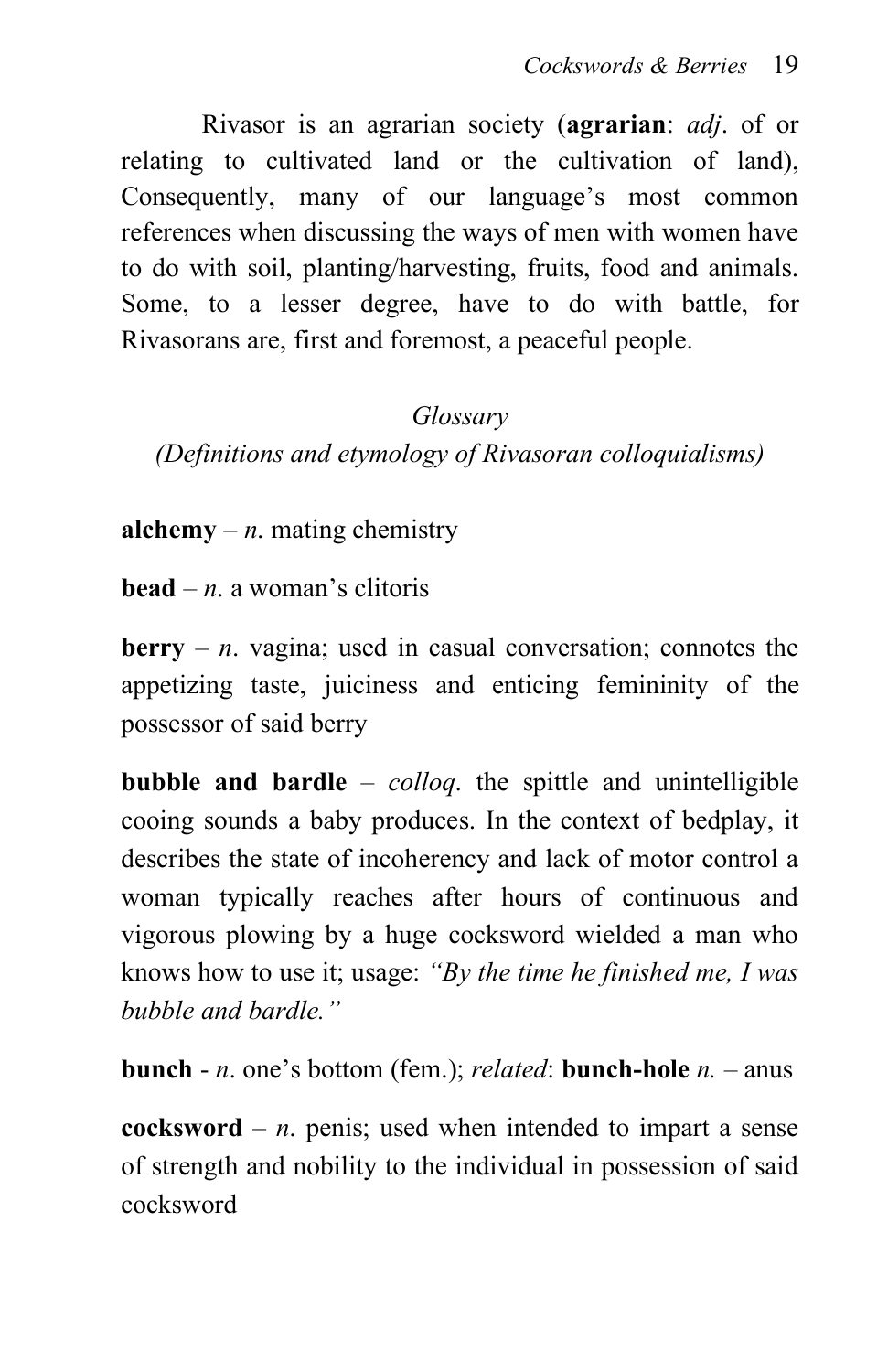**cork** – *n*. a man's or woman's nipple. *see also stem, and honey stem both for woman's nipples*

**crown, to**  $-v$ , to stain a woman's forehead; the position of the stain (exact center, towards the hairline; aim is important) is critical to a stain being considered a crown.

**cured** – *adj*. how one is wired by nature. Just as food or other substances (leather, tobacco) that art created, preserved, strengthened, or otherwise brought to a finished state for use or consumption are said to be "cured," the term is here used to describe how one's finished state at birth has been determined by nature. Some are cured more or less masculine than others. Some are cured more or less feminine than others. One's fantasies, fetishes, gallop, sway and swaysong are all part of how they have been cured. To be "cured the same" means to be bedplay compatible.

**dainty** – *n*. polite, almost clinical term for vagina. This might typically be used when speaking to a child, or when such matters are discussed between adults of different generations.

 $\mathbf{dig} - v$ . a provocative way of saying to have intercourse. Usage: *"Dig me, Bronson! Dig me harder! Dig me deeper!"*

**feed** – *n*. breast

**fench** – *n*. a highly erotic, slightly lewd, but commonly-used term for a vagina in action; i.e. a vagina in the act of being worked on by a cocksword.

**fire**  $-v$ , to orgasm; to climax. Used for men only. i.e. Men fire (like the molten rock of a volcano). Women flow.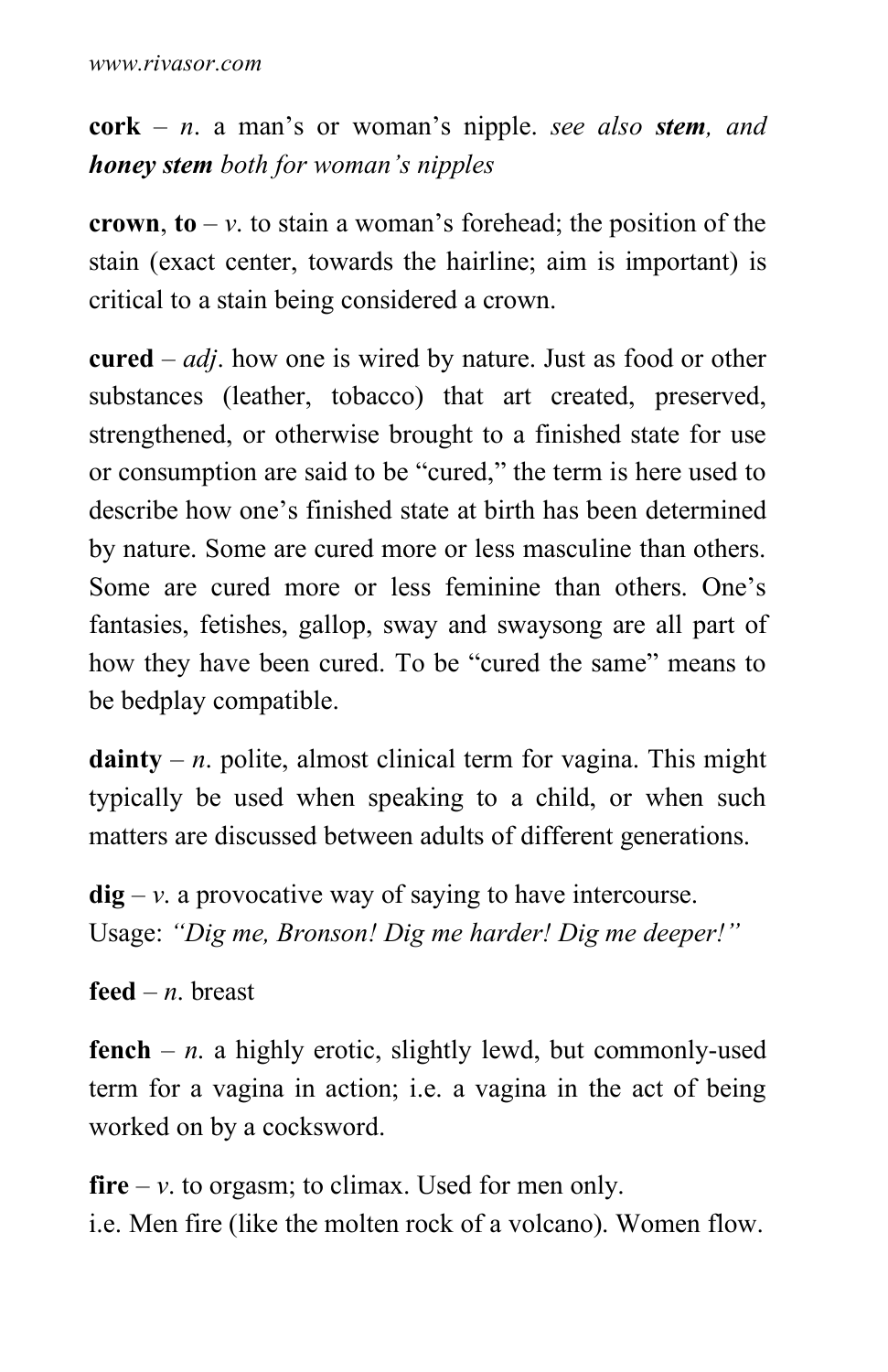**flow**  $-v$ , to orgasm; to climax. Used for women only.

i.e. Women flow (like the water of a river). Men fire. *past*: flowed, *past part*. flown. Sometimes the word "fly" is used in poetry. It is an archaic form of flow.

**folk** - *n*. people of any given locale or state of being (i.e. townfolk, cobblefolk, castlefolk, dunefolk, Camrinfolk,

**gallop –** *n*. a man's movements during his swordplay; Rivasor women tend to prefer a strong, steady gallop; see: **sway**

**grut** – *v*. derived from the acronym G.R.U.T. -- Getting Royally Used and Taken. This is the ultimate curse word and should never be used in polite company. Origin: As all kings have significantly huge cockswords, anyone who is "used and taken" by royalty was in for a physical shellacking however pleasurable it may ultimately be; also used by blacksmiths, carpenters and house builders and means "to plug a hole."

**Hang heavy and hoist high** – *coll*. a phrase describing the effect a woman's femininity has on a man as well as his attraction and desire for her. It is often used between men as a call and response greeting or farewell, or as a toast to virility during celebrations.

*Jonthu: "Haven't seen thee in quite the many days, Bershard. Hanging heavy?"*

*Bershard: "Hoisting high!"*

It is also used by women to flaunt their men's virility as well as their own feminine desirability.

*Sweena: "How is Bershard, these days? Delta: "Hoisting high!"*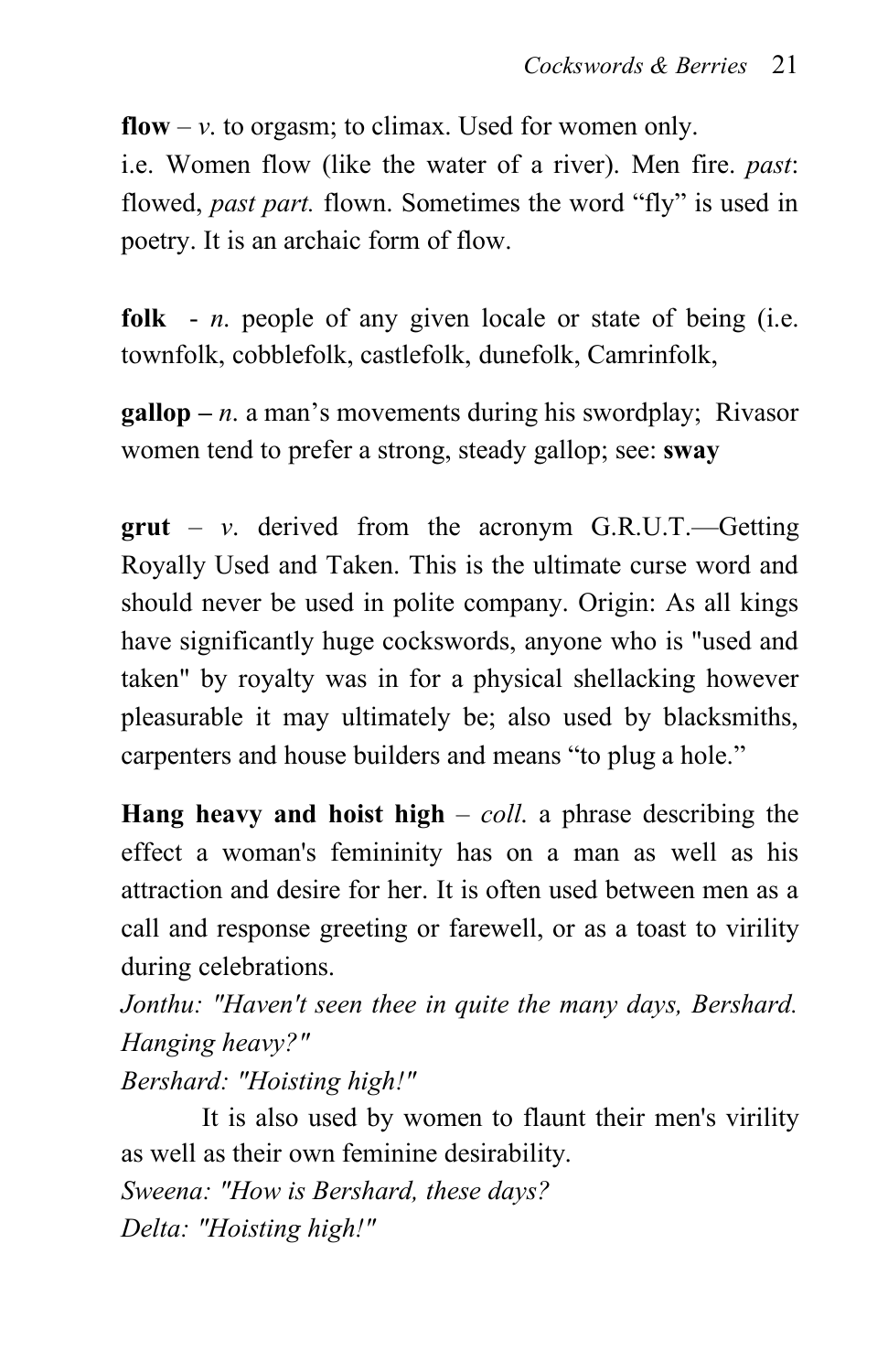**hardfelt**, **hardmost**, **hardwon**- *adj*. writers and poets in Rivasor society use this sort of wordplay to describe a man's carnally-motivated intentions towards, feelings about or actions in the pursuit of a woman by invoking the image and the feel of a man's rigid pleasurer with said intention/feeling/action; Literary usage: *"Jules wanted desperately to express his hardfelt/hardmost desire for the suntouched maiden Cassara."*

**honey stem** - *n*. woman's nipple; *see also stem and cork*

**horse** – *n*. a man's erect, typically large penis. *v*. to engage in vigorous bedplay; usage: *"Horse me harder!" var*. to raise horse: to arouse a man's desire and erection; usage*: "one maiden would raise horse better than another." "Who could have imagined she would be the one to raise the King's horse??"* Derogatory: *"sleepy horse girl"* a girl (from outside of Rivasor, of course) not attractive enough to raise horse

**kreem** – *n*. semen; *see also* **lava**, **water**.

**lance** –  $n$ . a term for the male appendage; usage in Rivasoran sayings: *"wide was his lance, wide was his stance"* also *"wide is his lance, wide is HER stance!" v*. usage as a verb: *"Lance me, Bronson! Widen my stance!"*

**lava** – *n.* semen (typ. in the process of erupting and spewing)

**loin meat** – *n*. penis

**loin hole** – *n*. vagina

**making shapes** – *colloq*. having intercourse in multiple positions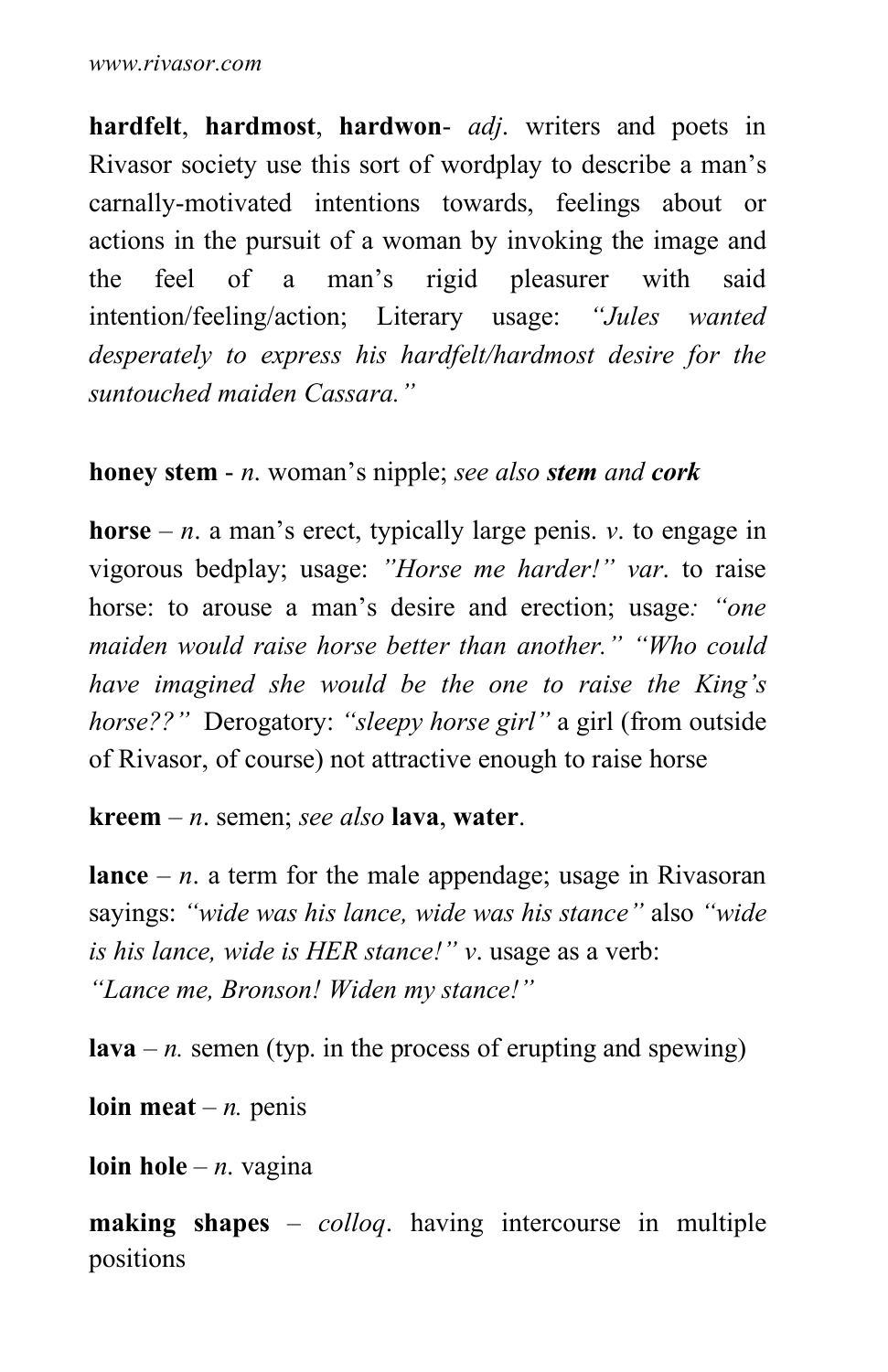**many steps and many faces** – *colloq*. a long time ago. As a nomadic people, Rivasorans refer to one's lifetime as a "trek" of steps both literally and figuratively. Nomads have the freedom to assume new identities—faces—and reinvent themselves as they choose with each step. More on this later.

**pebble** –  $n$ . clitoris

**pleasurer** – *n*. a polite term for the penis used in polite conversation, exclusively by women.

**plum** –  $n$ . vagina. v. alternate usage as a verb: "Plum me!"

**pony man** - *n*. a pony is a small horse, so a man with a small penis is referred to as a pony man. Casapony, the land whom Rivasor women lampoon and refer to as *"Caspony, the land of pony men"* has always had a rivalry with the men of Rivasor.

**pull nectar** or **pull juice**  $-v$ . to make a woman wet through one's physical desirability; usage: *"the blacksmith's son is so handsome, he is pulling nectar everywhere he goes."* alternate form: springing wells.

**rake** –  $v$ . to pleasure a man's cocksword with one's mouth, lips, teeth, tongue and throat; *see also*: *shine*

**river runs, the** – colloquialism. female ejaculation; squirting

**rocks** – *n*. testicles

**sanku** – colloquial form of thank you

**scroan** – *n*. *v*. a scream and a moan; Rivasor women make a unique sound when they climax. It is a loud, long scream that starts low, peaks then trails down into a moan then dissolves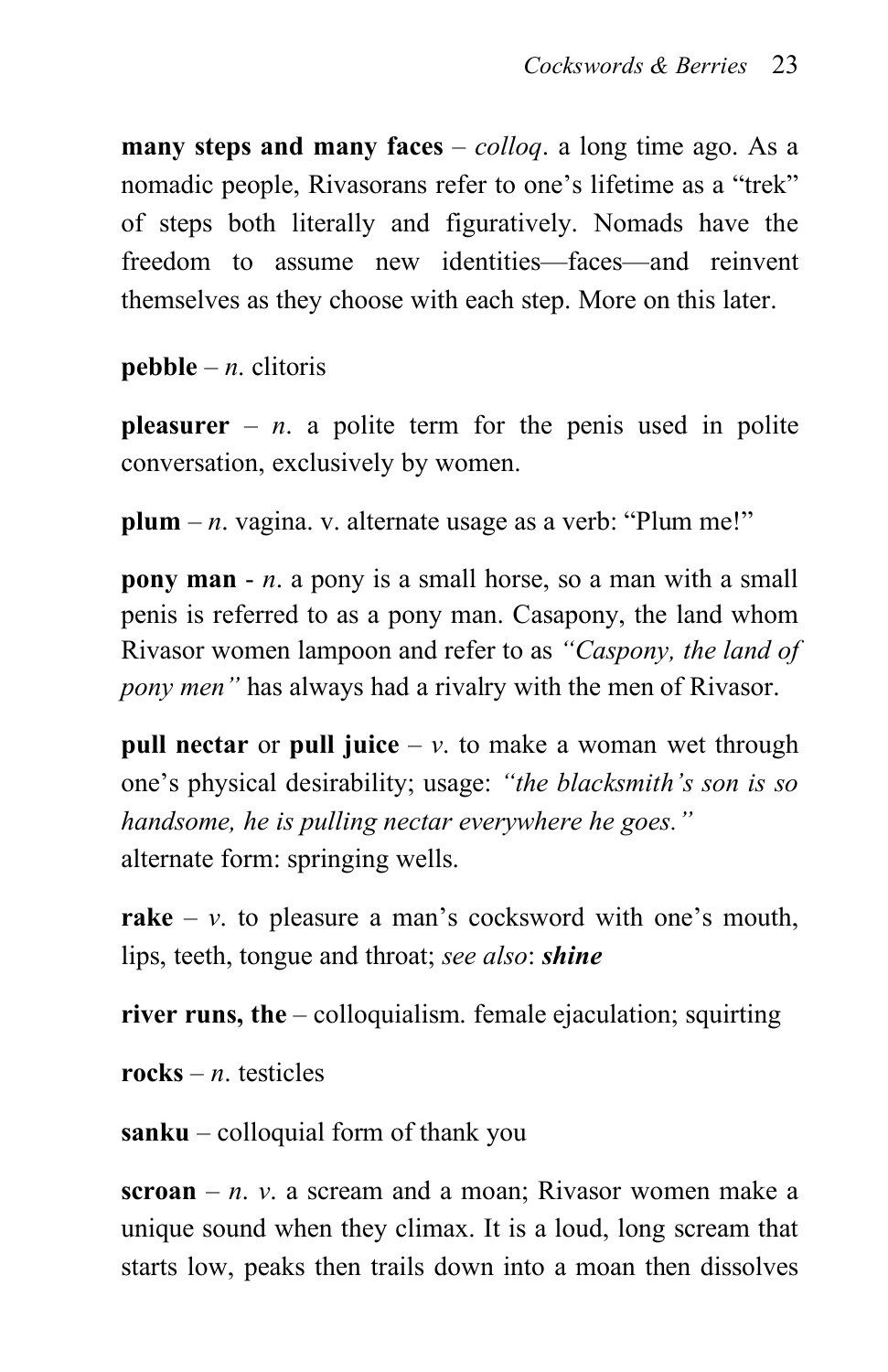into a breathless pant. This combination scream and moan is affectionately and playfully referred to as a scroan. usage: *"That warrior, Bronson, doth set me to scroaning all night!"*

**seed** – *n*. a woman's egg; usage: *"water my seed, milord!"*

**sheathe**  $n$ . - the vaginal canal;  $v$ . - to take the lance fully into the vaginal canal

**shine** – *n*. to perform a particularly wet and slippery mouth raking of a cocksword. Usage: *"Shine it for me, wench!" see also slick.*

**slank** –  $v$ . a vulgar term to describe male masturbation or the process of pleasuring a cocksword with one's hand(s)

**slick – v.** to pleasure a man's cocksword with one's mouth

**sling** – *n*. climax, orgasm

**soil** – *n*. a euphemism denoting a woman's pubic area, vagina, and more generally, her reproductive potential; her fertility, ovary and eggs; Usage: *"Wet my soil, milord!"*

**stain** – *v*. to ejaculate onto a woman's skin. *n*. the mark that appears on a woman's forehead as a result of such semen-toskin contact. The stain appears within one to two hours and remains visible for approximately forty-eight hours**. Note: if a woman is stained by another man while a previous stain lingers, the stain more suited to her own line and lineage will dominate. [Editor: Look for "the battle of the stain" in future tales.]**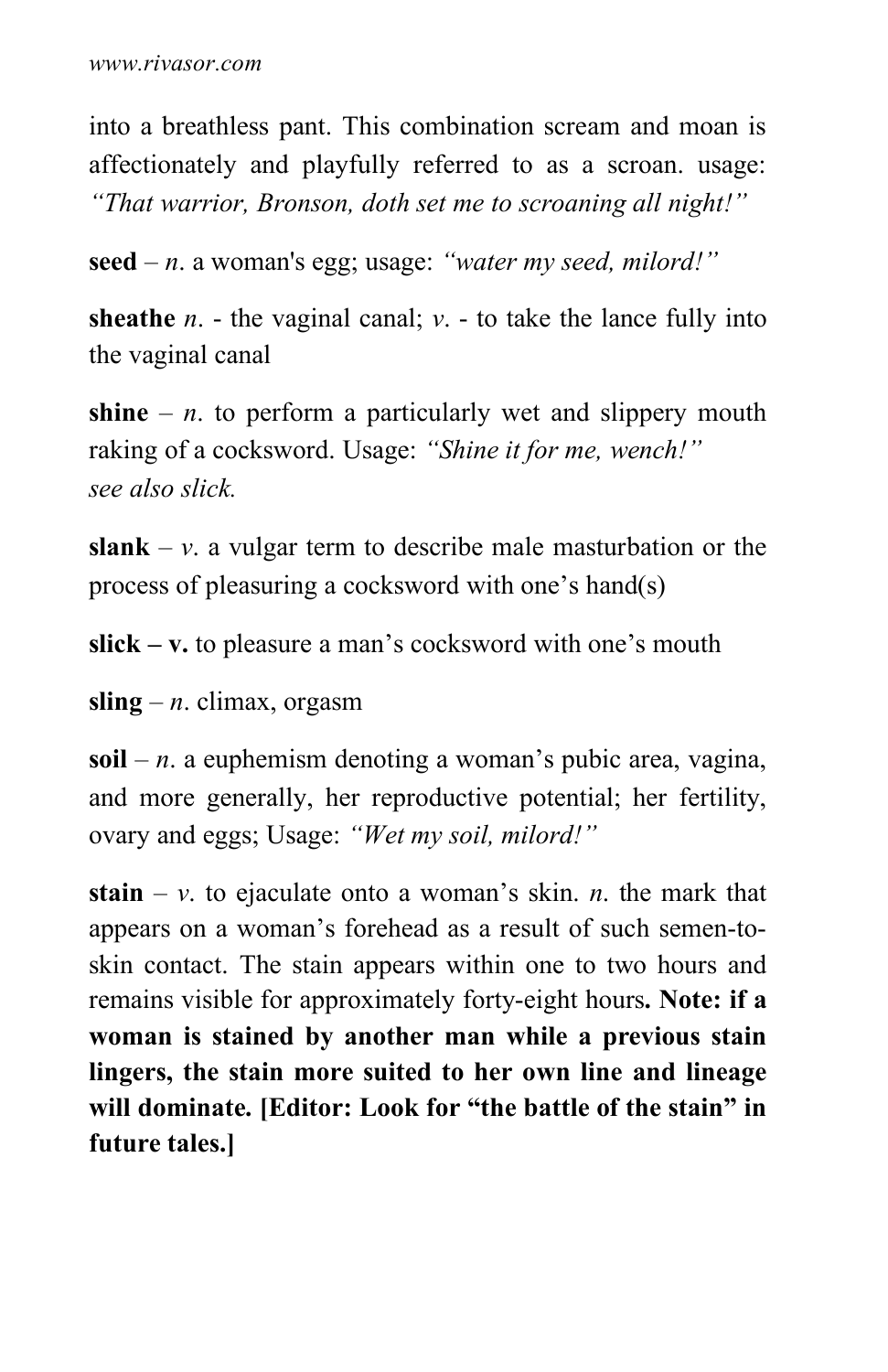**stem** - *n.* female nipple; *see also*: *honey stem, cork (masc.)*

**stir** – *v*. to arouse, to excite. **stirred** – *adj***.** in a state of arousal, desire or anticipation; usage: *"Watching him grut her like that has me stirred. It stirs me up so. Seeing her stirred my kreem."*

**stones** –  $n$ . a man's testicles.

**suntouched**- *adj*. the golden skin tone of a person caused by a natural, sun-centered lifestyle. The phrase has been immortalized in the lyrics of the popular nomad's song about traveling to many lands and includes this verse about Rivasor:

> *"they go there for a day then lingereth and stay For the suntouched girls of Rivasor they bake them all that way"*

**sway** – *n*. the rhythmic way a woman moves her body during bedplay. One womna's sway might be fluid, musical, dancelike, while another's might be mechanical, jerky or erratic. While Rivasor women are known for their attractive river-like sway, Camrin women are sought for their "sway song" a rhapsodic musical note they "sing" as each thrust of a cocksword causes them to expel air from their throats.

**take wing** –  $v$ . to lose one's inhibitions; to rise above feelings of fear of judgment and shame

**thule** – *n*. a generic term for any implement used by women in the care and cleaning of a household. Consequently, it has a unique meaning and usage. It is also the sound made by a woman experiencing a heightened level of femininity. Usage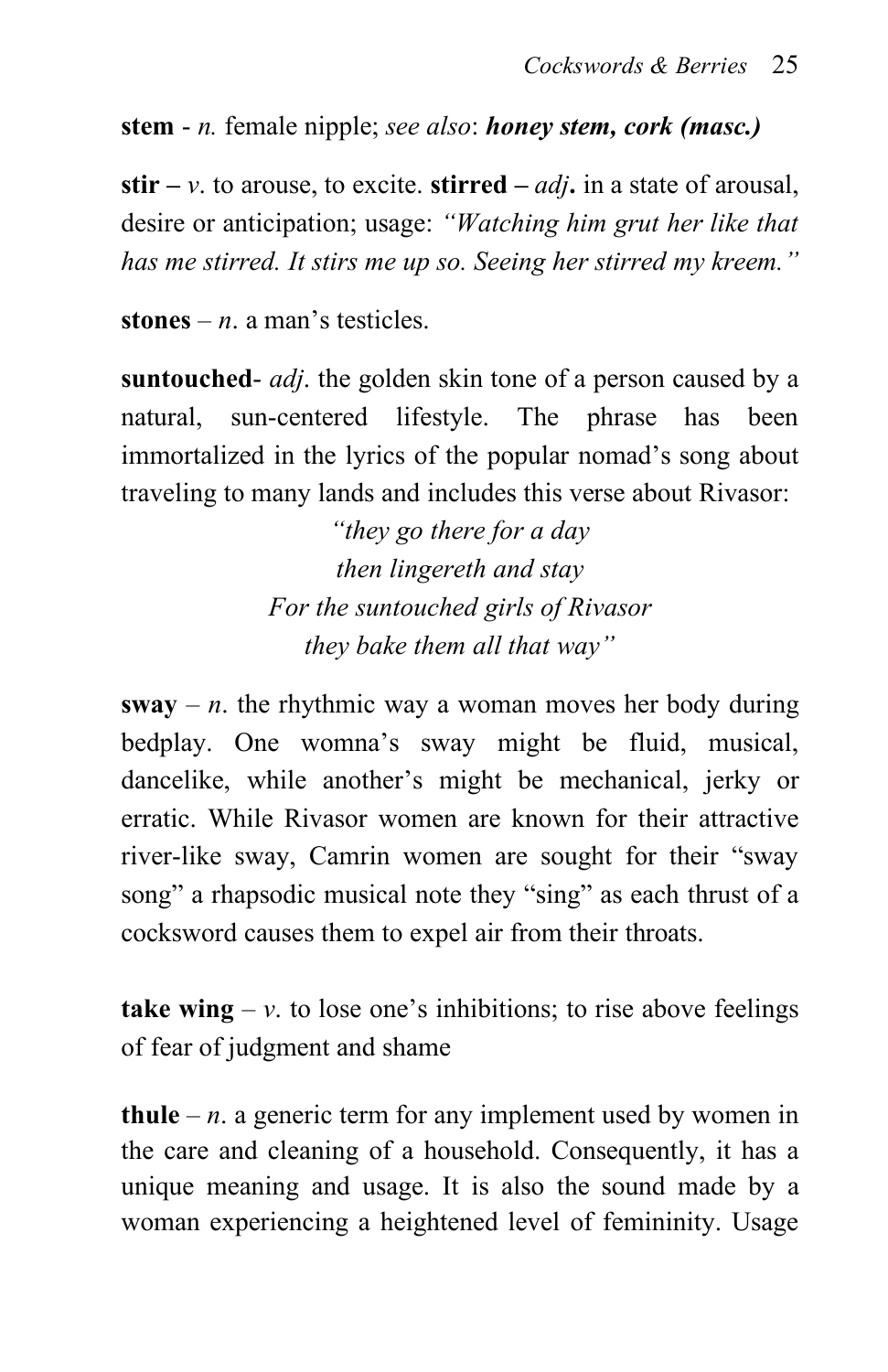in Rivasor prose: *As he tickleth her pebble and toucheth her stems, a soft, windswept 'thuuuuuule' took flight from her lips.*

**till one's own soil** –  $v$ , to masturbate (feminine); usage: *"Thou needst find a man to till thy soil, my dear. Thou shouldn't be tilling thine own soil. It is not healthy."*

**topple** – *v*. to lose balance or consciousness or one's sense of reality as a result of a particularly overwhelming bedplay experience; *see also: bubble and bardle*.

#### **trunk** – *n*. penis

*Note: Of the various terms for female and male genitalia, (vagina and penis), one may think of equivalence in the following way (allowing for certain exceptions): fem. ~ masc.*

dainty ~ lance*: for children, medically and intergenerational conversation* plum ~ trunk*: n. "her plum/his trunk" & command "plum me/take trunk"* berry *~* cocksword*: used to impart desirable feminine & masculine qualities* fench *~* horse*: the lance organ in action; use to heighten erotic effect* loin hole ~ loin meat*: when stark lewdness is the desired goal*

**twist**—*n* . a kink, fetish or role play fantasy *He enjoyed shackling his bedmates. That was his twist.*

**walk wet** –  $v$ . To "walk wet" is (for a woman) to go to a rendezvous or date with the intention or desire of bedplay.

**water** – *n*. semen. v. to ejaculate; usage: "water my soil, my *love!"* Poetically, water is appended to many words to describe semen. e.g. loin water, fire water, lance water, burning white water; *see also: lava*

**water wench** –  $n$ . a salacious term for a woman who loves to swallow semen; usage (typically during the heat of passion): *"Dost thou want to be my water wench?"*[a rhetorical question at best, or at least, one with a presumed answer] *"Yes, I want*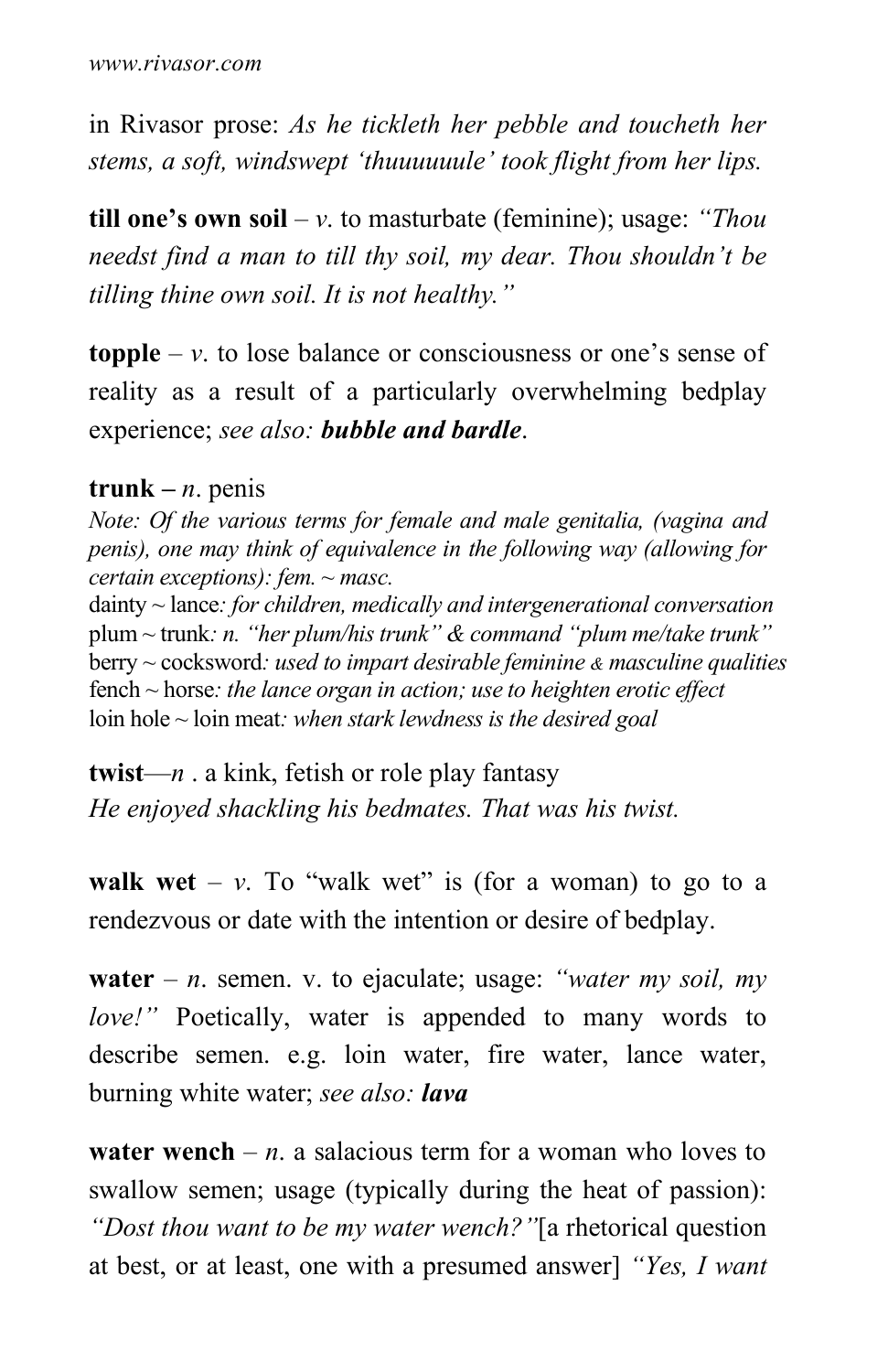*it. Give it to me! Make me thy water wench!" Note:* Kings do not have water wenches (since they do not ejaculate during bedplay). To be a king's water wench is a rare honor.

These words and phrases are not demeaning. None of them are insults. While the terms "pony man" and "sleepy horse girl \are not entirely complimentary, these words are not bad-intentioned insults. They are merely statements of fact that even pony men and sleepy horse girls themselves use to describe themselves. There is typically a sense of play and good humor underlying the use of these words in conversation. Everyone has good humor about their attributes and desires and genderways.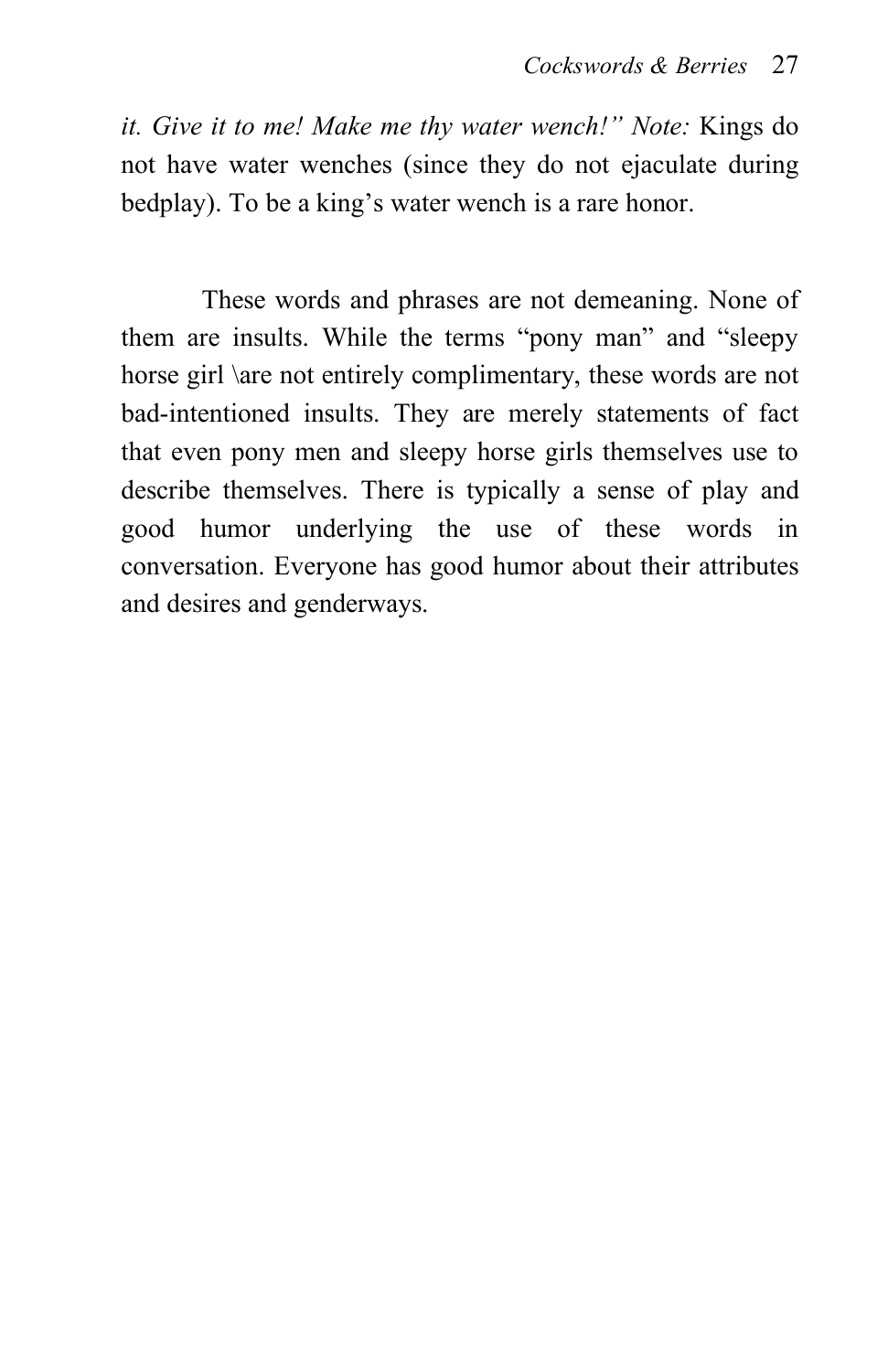# the Prologue continues

BRONSON WILT DO

"Stab me like a pig, my King!" the shorter maiden screamed over her shoulder.

She had walked, no, ran wet to Bronson's quarters behind the castle. She had some pressing business to attend to this afternoon. Just a few moments earlier, she had sneaked within hearing range of the King's quarters and had listened raptly and drippingly to the King's encounter with a bed maiden. It stirred her loins. However, she could not show that excitement or act upon it in the castle. Instead, she would release that frustration and heat on Bronson, one of the castle guards. Now, less than three minutes after eavesdropping on His Royal Highness and his maiden, she was, with her dress was rolled up to her navel and naked from waist down, on her hands and knees, grunting like a pig, with Bronson diligently engaged in vigorous swordplay behind her.

"Pull my hair! Pull it hard, milord!"

Bronson was happy to oblige. He grabbed her ponytail tightly and snapping her head back as his thick cocksword pounded into her wet and wanton fench.

There were but two words on the shorter maiden's mind, and with each thrust of Bronson's huge axe-handle cocksword, and with each slam and slap of his groin on her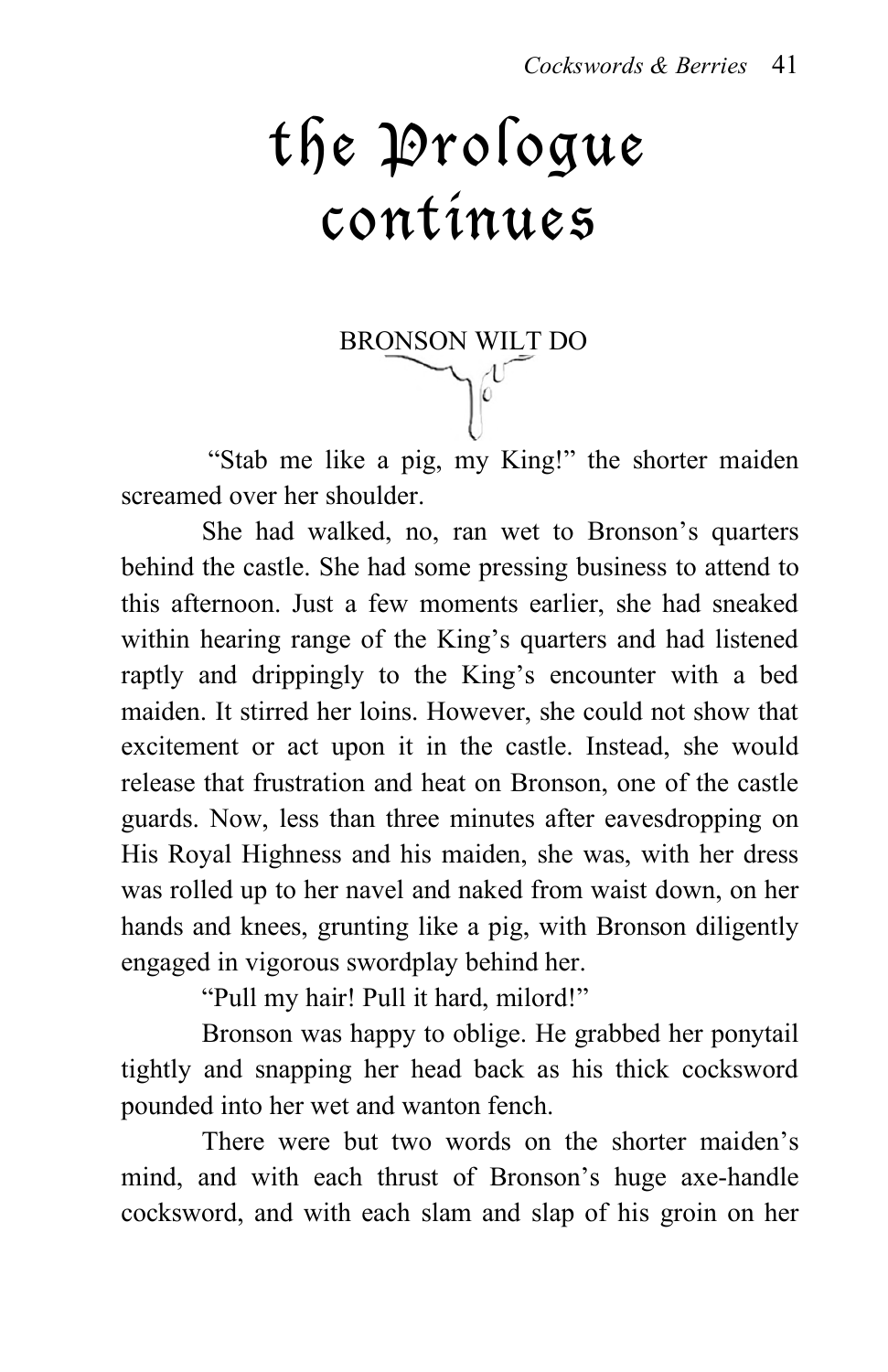plump bunch those words were forced breathlessly one then the other from her lips.

…[slam] King's…!

- …[slam] Horse…!
- ...[slam] King's…!

…[slam] Horse...!

- …[slam] King's…!
- …[slam] Horse!

The volume and pitch of her words got progressively higher until at last she let out a high scroan, spasmed and shuddered as the climax swept in waves through her body. She hung her head for a moment, panted and collected herself, then lifted it with renewed energy, and resumed slamming her now tingling fench backwards onto Bronson's rigid, pulsating lance twisting her neck and head back to watch his pleasure as he plowed her from behind.

After several minutes of this, from deep within her berry, she could feel Bronson's swordhead start to swell indicating he would soon fire. She reached back between her legs and pulled his long wet lance out of her dripping loin hole. He stood. She spun around, dropped to her knees, positioned herself between his legs, grabbed the base of his cocksword with two hands as she would a real axe handle, and started to slavishly slank and mouth rake his manhood to coax water. She pushed his massive horse as deeply as she could into her mouth, letting it tickle the back of her throat for a few long moments. She held it there, looking up at Bronson for approval of her talents. Her body arched and heaved as she fought back the natural reflex to vomit out the deeply throated invader. Finally, she pulled it out, eyes tearing, gagging, gasping for air, as strings of saliva slung downward suspended between wench tongue and warrior tip.

"Gaaaacckkkk! Make me thy water wench! Give it to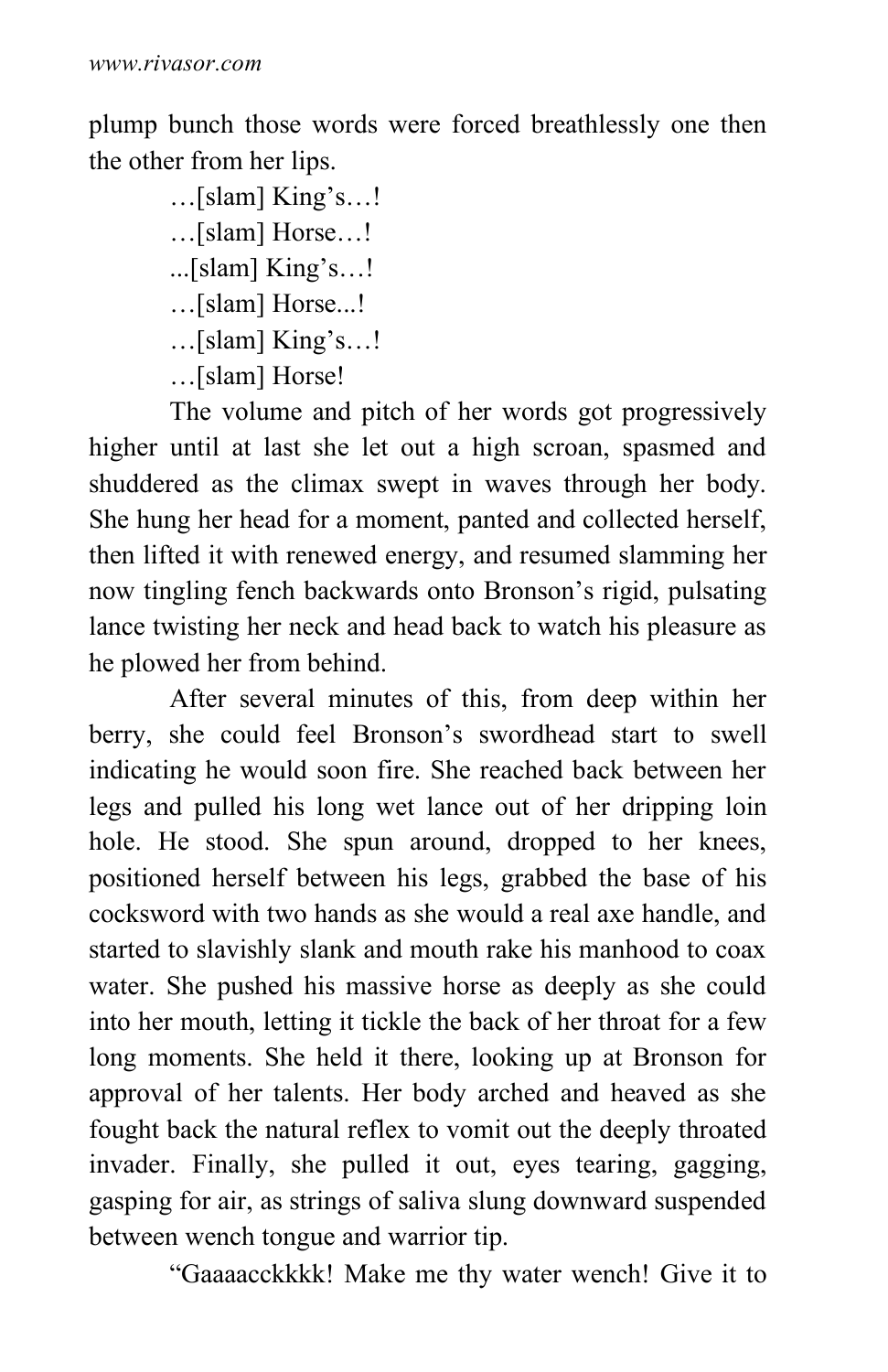meeee, sire!" she begged breathlessly, then stuck it back in her mouth, slurped up the excess spittle and proceed to rake and slank it some more.

Bronson always enjoyed the shorter maiden, but held no illusions. He knew quite well what was happening. He knew the role he played in her life and in her loins. He knew his meat was in her mouth, but that *he* was not in her mind. In her mind, she fancied herself the King's choice of plaything. In her mind, she would soon be drinking the King's water. He knew that she knew he was not the King. He knew that she knew also, that, as he had once overheard her joke to the taller maiden, "Bronson wilt do."

And do he would. With a deep guttural moan, he erupted several long ropes of hot white kreem onto her form; the first arching over her head and landing on her back and flowing down between the loaves of her bunch, the next perfectly crowning the young maiden, then staining her chest, drenching her face and splattering directly into and stinging her eyes. With eyes stuck shut, she found his steel, popped the head into her mouth, and sucked hungrily upon what was still spewing from his twitching pleasurer.

She sat there swirling the white elixir in her mouth as if it were a fine wine, and savored the drenching the castle guard had just rained upon her. Then she collapsed onto her back, eyes rolled up, legs open, lips apart, drooling kreem, tilling her soil, mumbling softly to herself, no doubt with images of the King on her mind. Her mission, at least for the afternoon, had been accomplished. Tomorrow was another day.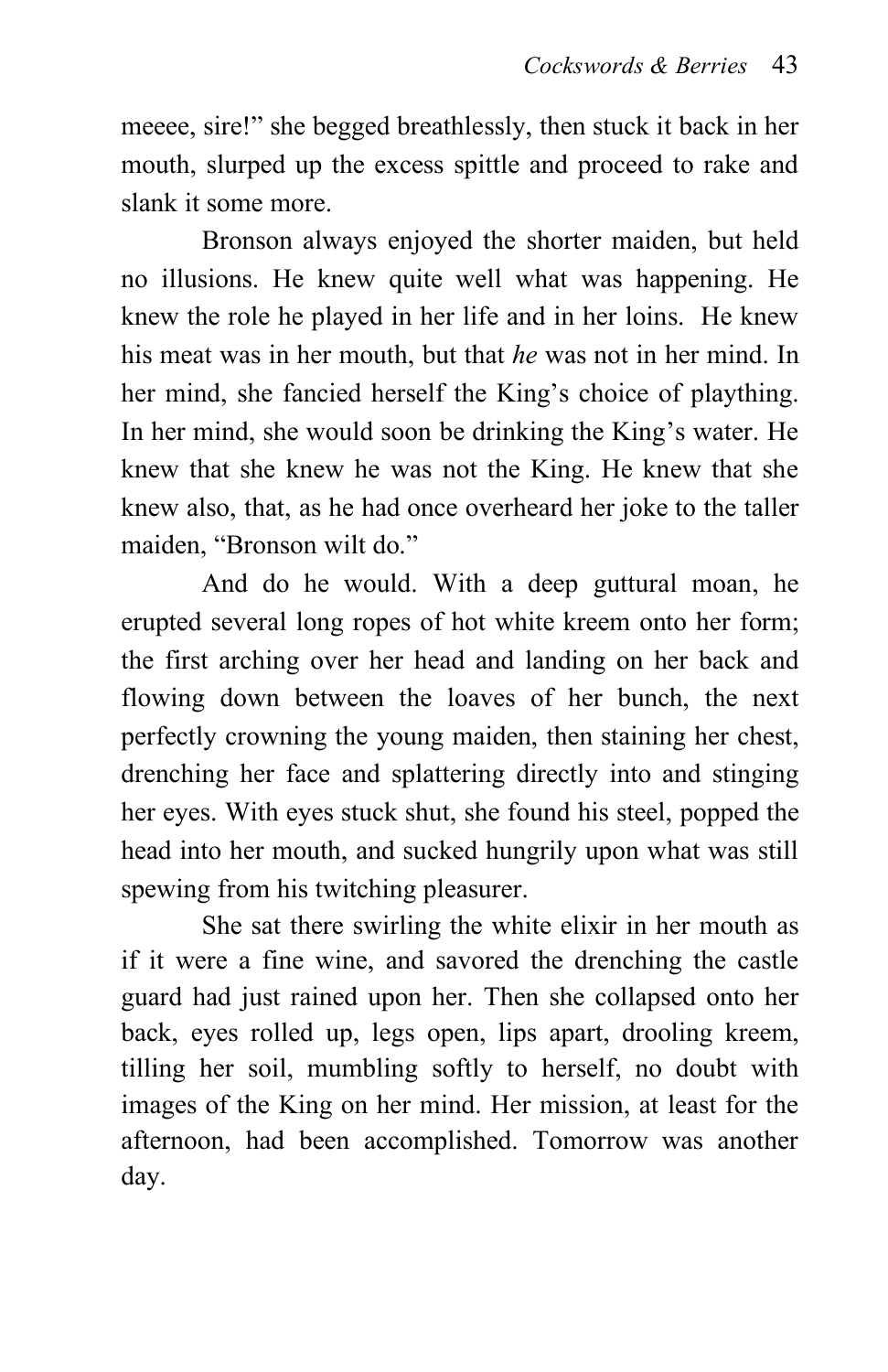### Deleted scene: The Two Maidens *This scene takes place before the courtyard scene*

"Didst thou see that? Didst thou feel it?" "What?"

"What doth thou mean 'what?'? The size and swell of his cocksword, of course! 'Twas such as we hath never seen...or felt! Wouldst thou not agree?"

"Oh, I had not noticed."

"What doth thou mean thou hadst not noticed. How could thee not notice!?"

"Well, I had other matters on mind."

"When thou bathe the King and the royal cocksword, my dear, thou should not and *cannot* have elsethings on thy mind! In any event, what was it that he was reading as we bathed him? That letter. What was it? That must be what was swelling his steel so. It surely seemed to make him smile."

"Oh, I think it was some sort of letter from *her,* or something."

"Dost thou mean maiden Reina?

"Yes. *That* one."

"She is so lucky to be his chosen. And, tell no one I said this, but the King's steel hangs heavier and hoists higher in recent weeks it seems. Perhaps our King is equally fortunate to have one such as her putting shine to shaft," she chuckled. "Doth thou not agree?"

"Certainly. Yes. Can we not speak of other matters today?"

"Hmmm. Is everything well with thee? Thou seem--"

"Of course! Everything is exceptional with me!! Why dost thou ask? I am perfectly happy with my lot."